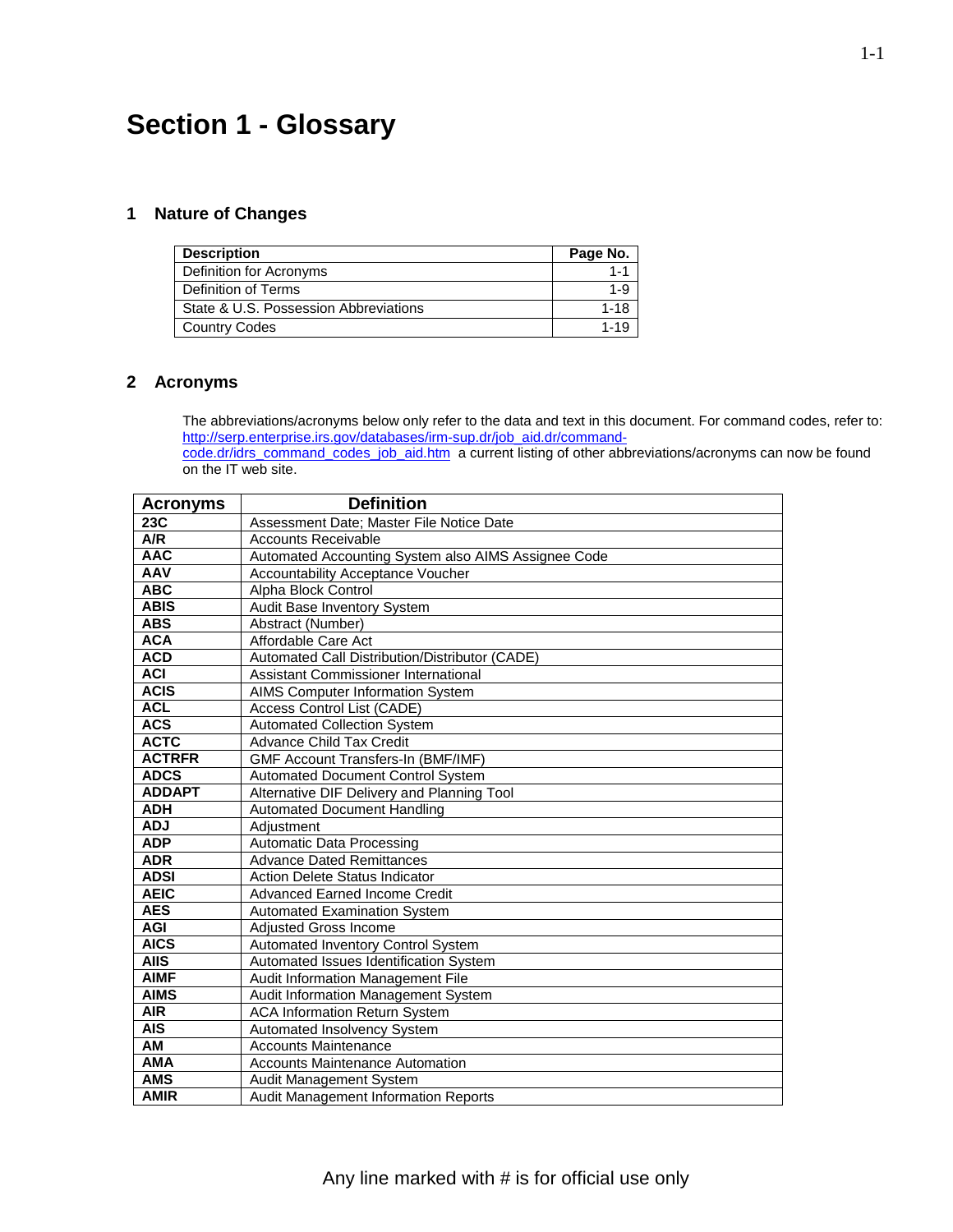| $\angle$    |                                   |
|-------------|-----------------------------------|
| Acronyms    | <b>Definition</b>                 |
| <b>AMIS</b> | Adjustment Management Info        |
| AMRH        | <b>Accounts Maintenance Resea</b> |
| ANMF        | <b>Automated Non-Master File</b>  |
| ΑO          | Area Office                       |
| <b>AOIC</b> | Automated Offers in Compror       |
|             |                                   |

| <b>AMIS</b>     | Adjustment Management Information System                                                    |
|-----------------|---------------------------------------------------------------------------------------------|
| AMRH            | <b>Accounts Maintenance Research</b>                                                        |
| <b>ANMF</b>     | <b>Automated Non-Master File</b>                                                            |
| <b>AO</b>       | Area Office                                                                                 |
| <b>AOIC</b>     | Automated Offers in Compromise                                                              |
| <b>AP</b>       | <b>Adjustment Pending</b>                                                                   |
| <b>APL</b>      | Authorized Preparer List                                                                    |
| <b>ARDI</b>     | <b>Accounts Receivable Dollar Inventory</b>                                                 |
| <b>ARL</b>      | <b>Adjustment Record List</b>                                                               |
| <b>ASED</b>     | Assessment Statute Expiration Date                                                          |
| <b>ASFR</b>     | Automated Substitute for Return                                                             |
| <b>ATAF</b>     | <b>ACS Taxpayer Account File</b>                                                            |
| <b>ATAO</b>     | Application for Tax Assistance Order                                                        |
| <b>ATIN</b>     | Adoption Taxpayer Identification Number                                                     |
| <b>ATS</b>      | <b>Abusive Tax Shelter</b>                                                                  |
| <b>ATSDT</b>    | Abusive Tax Shelter Detection Team                                                          |
| <b>AUR</b>      | Automated Underreporter Project                                                             |
| <b>AUS</b>      | Automated Underreporter System                                                              |
| <b>AWMS</b>     | Automated Workload Management System                                                        |
| B&F             | <b>Business &amp; Farm</b>                                                                  |
| <b>BBTS</b>     | <b>Batch Block Tracking System</b>                                                          |
| <b>BCC</b>      |                                                                                             |
| <b>BCS</b>      | <b>Business Operating Division Client Code</b><br><b>Block Count Sheet</b>                  |
| <b>BEITC</b>    |                                                                                             |
| <b>BFS</b>      | <b>Business Energy Investment Tax Credit</b><br>Bureau of the Fiscal Service (formerly FMS) |
| <b>BHR</b>      | <b>Block Header Record</b>                                                                  |
| <b>BLLC</b>     |                                                                                             |
| <b>BMF</b>      | <b>Bankruptcy Litigation Location Code</b><br><b>Business Master File</b>                   |
| <b>BOB</b>      | <b>Block Out of Balance</b>                                                                 |
| <b>BOD</b>      | <b>Business Operating Division</b>                                                          |
| <b>BPI</b>      | <b>TOP Offset Bypass Indicator</b>                                                          |
| <b>BPL</b>      | <b>Block Proof List</b>                                                                     |
| <b>BPR</b>      | <b>Block Proof Record</b>                                                                   |
| <b>BPRL</b>     | <b>Block Proof Record Listing</b>                                                           |
| <b>BRTF</b>     | <b>Business Return Transaction File (CADE)</b>                                              |
| <b>BRTFOL</b>   | <b>Business Return Transaction File On-Line</b>                                             |
| <b>BRTVU</b>    | <b>Business Return Transaction Files On-Line</b>                                            |
| <b>BS</b>       | <b>Blocking Series</b>                                                                      |
| <b>BTIF</b>     | <b>Business Taxpayer Information File</b>                                                   |
| <b>BWH</b>      | Backup Withholding                                                                          |
| <b>CADE</b>     | <b>Customer Account Data Engine</b>                                                         |
| <b>CAF</b>      | Centralized Authorization File                                                              |
| <b>CAP</b>      | CAWR Automated Program Tier II System                                                       |
| <b>CAPR</b>     | <b>Computer Assisted Pipeline Review</b>                                                    |
| <b>CAPS</b>     | <b>Corporate Accounts Processing System</b>                                                 |
| <b>CAR</b>      | <b>Collection Activity Reports</b>                                                          |
| <b>CATS</b>     | <b>Computer Assisted Training System</b>                                                    |
| <b>CAWR</b>     | <b>Combined Annual Wage Reporting</b>                                                       |
| <b>CBAF</b>     | <b>Commercial Bank Address File</b>                                                         |
| <b>CBRS</b>     | <b>Currency and Banking Retrieval System</b>                                                |
| cc              | <b>Closing Code</b>                                                                         |
| $\overline{cc}$ | <b>Command Code</b>                                                                         |
| <b>CCA</b>      | <b>Case Control Activity</b>                                                                |
| <b>CCA</b>      | Case Control Assignment                                                                     |
| <b>CCC</b>      | <b>Computer Condition Code</b>                                                              |
| CCU             | <b>Cycle Control Unit</b>                                                                   |
| $\overline{CD}$ | <b>Certificate of Deposit</b>                                                               |
| <b>CDR</b>      | Control Data Recap                                                                          |
| <b>CEMIS</b>    | Coordinated Examination Management Information System for Large Cases                       |
|                 |                                                                                             |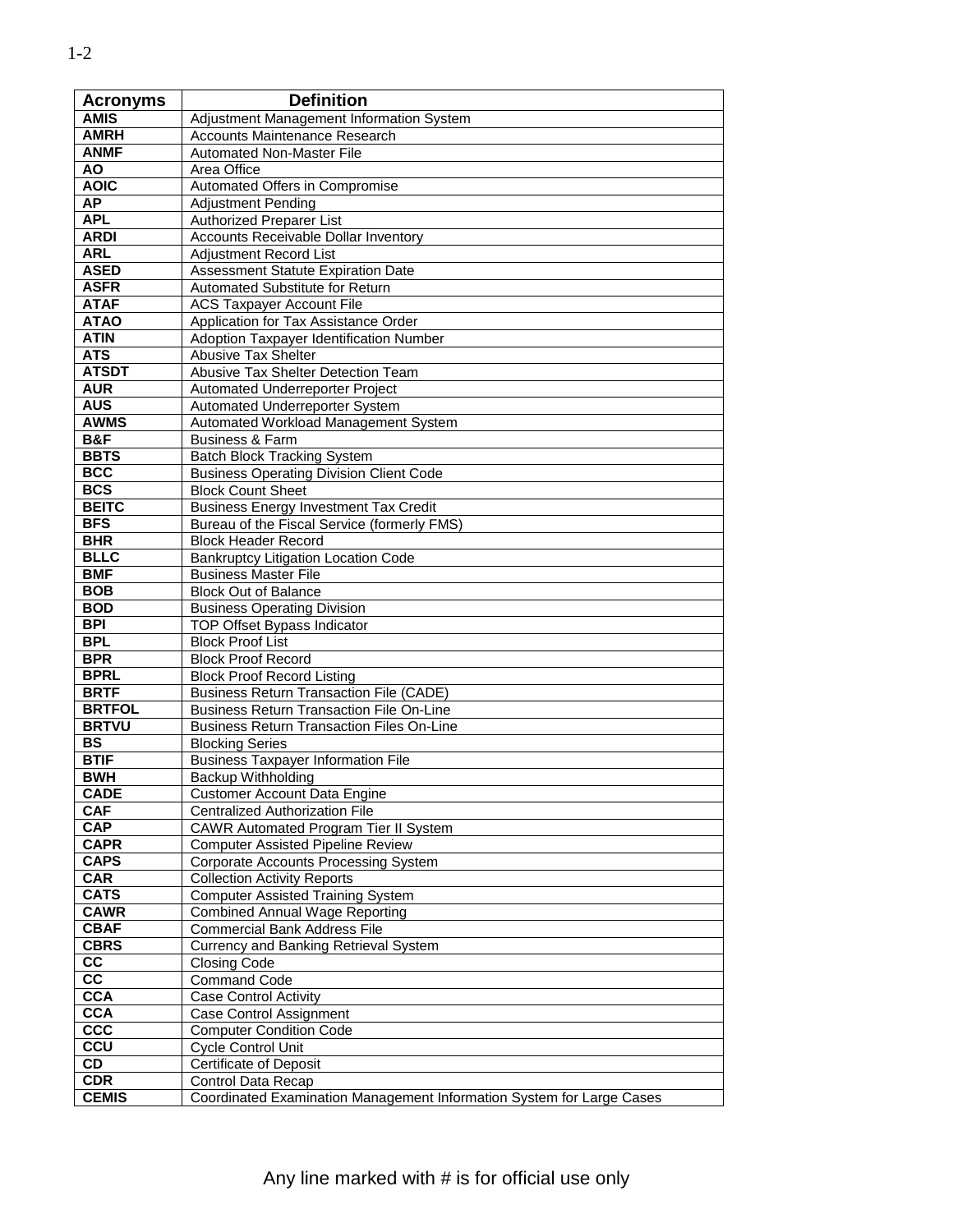| <b>Acronyms</b>           | <b>Definition</b>                                                                                   |
|---------------------------|-----------------------------------------------------------------------------------------------------|
| <b>CERS</b>               | Collection/Exam Referral System                                                                     |
| <b>CES</b>                | Correspondence Expert System                                                                        |
| <b>CFOL</b>               | Corporate Files on Line                                                                             |
| $\overline{CIS}$          | Correspondence Imaging System                                                                       |
| CLC                       | <b>Collection Location Code</b>                                                                     |
| <b>CNC</b>                | <b>Currently Not Collectable</b>                                                                    |
| <b>COA</b>                | Change of Address                                                                                   |
| <b>COAD</b>               | <b>Coin Operated Amusement Device</b>                                                               |
| <b>COBRA</b>              | <b>Consolidated Omnibus Reconciliation Act</b>                                                      |
| <b>COMPS</b>              | <b>Composite Mail Processing System</b>                                                             |
| $\overline{CP}$           | <b>Computer Paragraph</b>                                                                           |
| <b>CP2000</b>             | Computer Paragraph 2000 or "Notice of Proposed Adjustment for Underpayment/<br>Overpayment CP 2000" |
| <b>CPL</b>                | <b>Cycle Proof Listing</b>                                                                          |
| <b>CPU</b>                | <b>Central Processing Unit</b>                                                                      |
| <b>CRIS</b>               | <b>Compliance Research Information System</b>                                                       |
| <b>CRL</b>                | <b>Control Record Listing</b>                                                                       |
| <b>CRS</b>                | <b>Communication Replacement System</b>                                                             |
| csc                       | Cincinnati Campus                                                                                   |
| <b>CSED</b>               | <b>Collection Statute Expiration Date</b>                                                           |
| <b>CSP</b>                | <b>Centralized Scheduling Program</b>                                                               |
| <b>CSR</b>                | <b>Customer Service Representative</b>                                                              |
| $\overline{\text{CSS}}$   | <b>Clerical Screening Subsystem</b>                                                                 |
| <b>CUM</b>                | Cumulative                                                                                          |
| CUP                       | <b>Corrected Unpostable</b>                                                                         |
| <b>CVPN</b>               | <b>Civil Penalty</b>                                                                                |
| <b>CWA</b>                | <b>Central Withholding Agreement</b>                                                                |
| CY                        | Calendar Year                                                                                       |
| <b>CYC</b>                | Cycle                                                                                               |
| $\overline{\text{c}z}$    | Combat Zone                                                                                         |
| <b>DAIP</b>               | Delinquent Account Inventory Profile                                                                |
| <b>DAR</b>                | Delinquent Accounts and Returns                                                                     |
| <b>DATC</b>               | Deferred Adverse Tax Consequence                                                                    |
| <b>DBA</b>                | Data Base Administrator                                                                             |
| <b>DBPS</b>               | Daily Block Proof Summary                                                                           |
| $\overline{DC}$           | <b>Dishonored Check</b>                                                                             |
| DC                        | Document Code                                                                                       |
| $\overline{DC}$           | <b>Disposal Code</b>                                                                                |
| <b>DCC</b>                | <b>Detroit Computing Center</b>                                                                     |
| <b>DCF</b>                | <b>Dishonored Check File</b>                                                                        |
| <b>DCN</b>                | Document Control Number                                                                             |
| <b>DCPS</b>               | Data Communication Processing System                                                                |
| <b>DDB</b>                | Dependent Database                                                                                  |
| DI                        | Desktop Integration                                                                                 |
| <b>DIAL</b>               | Delinquent Investigation/Account Listing                                                            |
| $\overline{DIF}$          | <b>Discriminant Index Function</b>                                                                  |
| <b>DIN</b>                | Document Identification Number                                                                      |
| <b>DIRF</b>               | Delinquency Investigation Research File                                                             |
| <b>DLN</b>                | Document Locator Number                                                                             |
| <b>DM-1</b><br><b>DMF</b> | Data Master 1 (SSA Tape)                                                                            |
| <b>DMFOL</b>              | <b>Debtor Master File</b>                                                                           |
| <b>DMS</b>                | Debtor Master File On Line                                                                          |
| DO                        | Database Management System                                                                          |
| <b>DOAO</b>               | <b>District Office</b><br>District and Area Office Location                                         |
| <b>DOB</b>                |                                                                                                     |
| <b>DOC</b>                | Date of Birth<br>Document                                                                           |
| <b>DOD</b>                | Date of Death                                                                                       |
| <b>DP</b>                 | Data Processing                                                                                     |
|                           |                                                                                                     |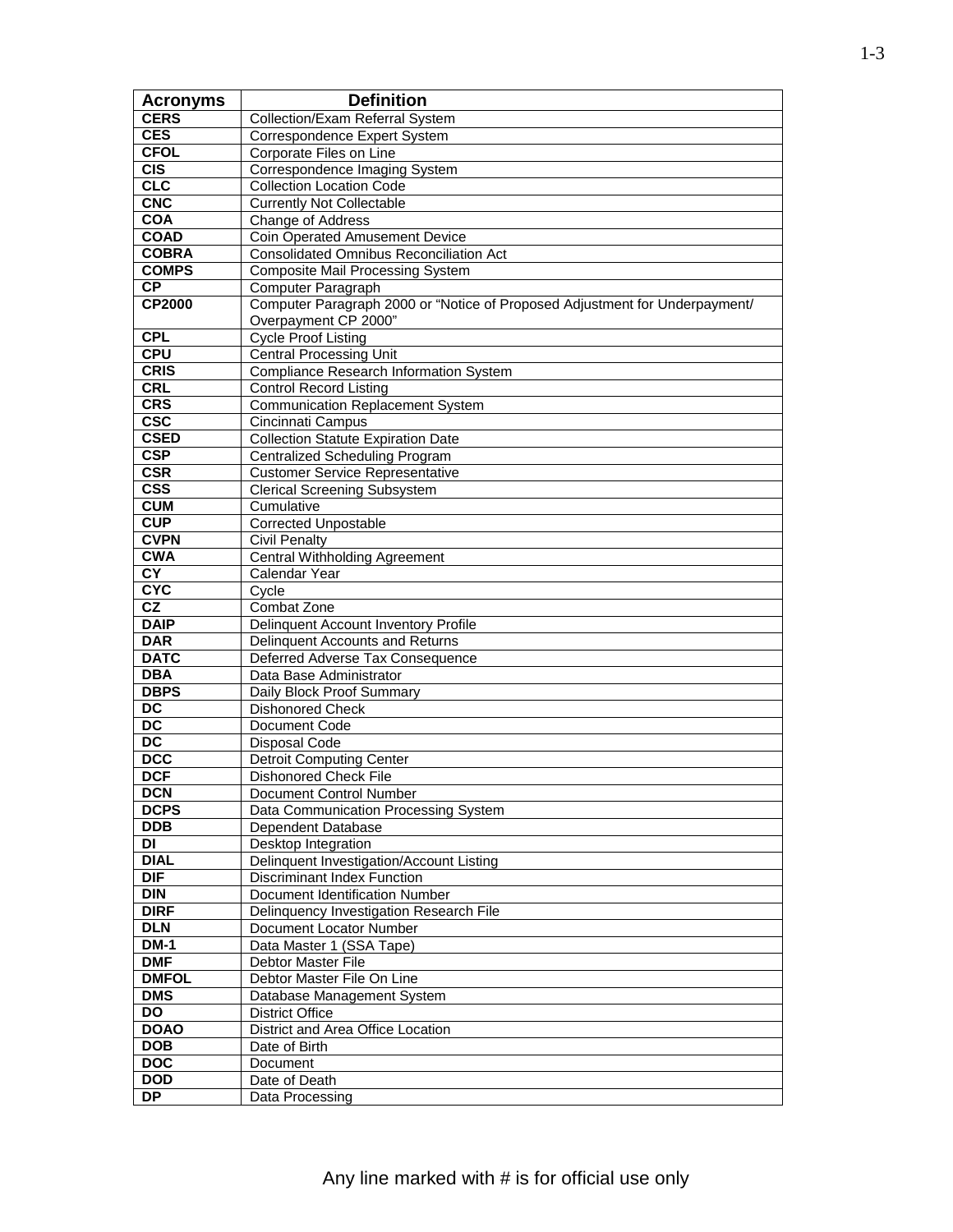| <b>Acronyms</b>            | <b>Definition</b>                                                |
|----------------------------|------------------------------------------------------------------|
| <b>DPC</b>                 | <b>Designated Payment Code</b>                                   |
| <b>DPR</b>                 | <b>Daily Production Report</b>                                   |
| <b>DRU</b>                 | Document Retention Unit                                          |
| <b>DTR</b>                 | <b>Daily Transaction Register</b>                                |
| <b>DV</b>                  | Data Validation - (SCRIPS) area                                  |
| DY                         | Last Year Delinquent Return Secured                              |
| <b>EAC</b>                 | <b>ERS Action Codes</b>                                          |
| <b>EACS</b>                | EP/EO Application Control System (IDRS)                          |
| <b>EAM</b>                 | <b>Electronic Accounting Machine</b>                             |
| <b>EAN</b><br><b>EAX</b>   | <b>Entity Account Number</b><br>System ID or Run Number for EACS |
| EC                         | <b>Employment Code</b>                                           |
| <b>ED</b>                  | <b>Establishment Date</b>                                        |
| <b>EDP</b>                 | <b>Electronic Data Processing</b>                                |
| <b>EDS</b>                 | EP/EO Determination System                                       |
| <b>EEIF</b>                | <b>Enhanced Entity Index File</b>                                |
| <b>EFAST</b>               | <b>ERISA Filing Acceptance System</b>                            |
| <b>EFDS</b>                | Electronic Fraud Detection System                                |
| <b>EFT</b>                 | <b>Electronic Funds Transfer</b>                                 |
| <b>EFTPS</b>               | Electronic Federal Tax Payment System                            |
| <b>EFTU</b>                | <b>Enterprise File Transfer Utility</b>                          |
| EIC                        | <b>Earned Income Credit</b>                                      |
| <b>EIF</b>                 | <b>Entity Index File</b>                                         |
| <b>EIN</b>                 | <b>Employer Identification Number</b>                            |
| <b>EKIF</b>                | EIN Key Index File                                               |
| <b>ELF</b>                 | <b>Electronic Filing System</b>                                  |
| <b>EMFOL</b>               | Employee Plans Master File On Line                               |
| <b>ENC</b>                 | <b>Extension Notice Code</b>                                     |
| $E\overline{O}$            | <b>Exempt Organization</b>                                       |
| <b>EOD</b>                 | End-of-Day                                                       |
| <b>EOM</b>                 | End of Month                                                     |
| <b>EOMF</b>                | <b>Exempt Organizations Master File</b>                          |
| <b>EOps</b><br><b>EOS</b>  | <b>Enterprise Operations</b><br>End-of-Shift                     |
| EP.                        | <b>Employee Plans</b>                                            |
| <b>EPC</b>                 | <b>Exemption Processing Code</b>                                 |
| <b>EPMF</b>                | <b>Employee Plans Master File</b>                                |
| <b>ERA</b>                 | EIN Research and Assignment                                      |
| <b>ERAS</b>                | EIN Research and Assignment System (IDRS)                        |
| <b>ERCS</b>                | <b>Examination Returns Control System</b>                        |
| <b>ERDF</b>                | <b>Edited Research Data File</b>                                 |
| <b>ERDS</b>                | Edited Research Display File (ACTRA only)                        |
| <b>ERF</b>                 | Employer Return File                                             |
| <b>ERIS</b>                | <b>Employment Retirement Income Security</b>                     |
| <b>ERIS</b>                | Enforcement Revenue Information System                           |
| <b>ERS</b>                 | <b>Error Resolution System</b>                                   |
| <b>ES</b>                  | <b>Estimated Tax</b>                                             |
| <b>ESOP</b>                | Employee Stock Ownership Plan                                    |
| <b>ETAP</b>                | <b>Employment Tax Adjustment Program</b>                         |
| <b>ETE</b>                 | <b>Employment Tax Examination</b>                                |
| <b>FAISR</b>               | Files Archival Image Storage and Retrieval System                |
| <b>FARC</b>                | Federal Archives Record Center                                   |
| FC                         | <b>Field Collection</b>                                          |
| <b>FE</b>                  | <b>Field Examination</b>                                         |
| <b>FHWA</b><br><b>FICA</b> | Federal Highway Administration                                   |
| <b>FIN</b>                 | Federal Insurance Contribution Act                               |
| <b>FINDE/FINDS</b>         | <b>Fiduciary Identification Number</b><br><b>Command Codes</b>   |
| <b>FIRPTA</b>              | Foreign Investment Real Property Tax Act                         |
|                            |                                                                  |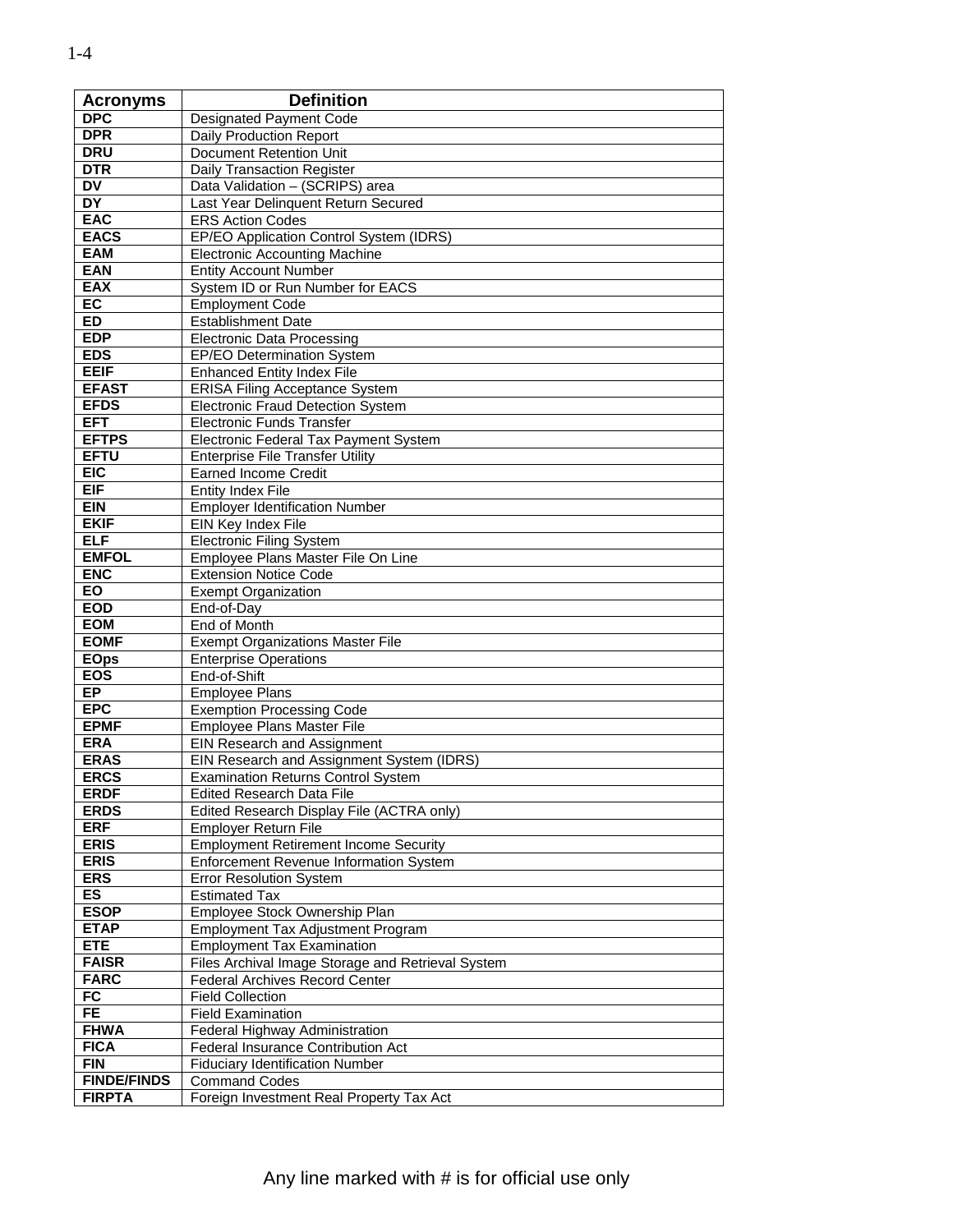| <b>Acronyms</b>           | <b>Definition</b>                                                                  |
|---------------------------|------------------------------------------------------------------------------------|
| <b>FLC</b>                | <b>File Location Code</b>                                                          |
| <b>FM</b>                 | <b>Fiscal Month</b>                                                                |
| <b>FOD</b>                | <b>Foreign Operations District</b>                                                 |
| <b>FOF</b>                | <b>Fact of Filing</b>                                                              |
| <b>FOI</b>                | Freedom of Information                                                             |
| <b>FP</b>                 | <b>Full Paid</b>                                                                   |
| <b>FPAA</b>               | Final Partnership Administrative Adjustment                                        |
| <b>FPLP</b>               | Federal Payment Levy Program                                                       |
| <b>FRB</b>                | <b>Federal Reserve Bank</b>                                                        |
| FR(C)                     | <b>Filing Requirement (Code)</b>                                                   |
| <b>FRC</b>                | <b>Federal Records Center</b>                                                      |
| FS                        | <b>Filing Season</b>                                                               |
| <b>FSAA</b>               | Final S-Corporation Administrative Adjustment                                      |
| <b>FSC</b>                | Filing Status (Code) (Form 1040 Series)                                            |
| <b>FSP</b>                | <b>Functional Specification Package</b>                                            |
| <b>FTD</b>                | <b>Federal Tax Deposit</b>                                                         |
| <b>FTF</b>                | Failure to File                                                                    |
| <b>FTL</b>                | Federal Tax Lien                                                                   |
| <b>FTP</b>                | Failure to Pay                                                                     |
| <b>FTP</b>                | <b>File Transfer Protocol</b>                                                      |
| <b>FTS 2000</b>           | Federal Telecommunications System 2000                                             |
| <b>FUTA</b>               | Federal Unemployment Tax Act                                                       |
| $\overline{FY}$           | <b>Fiscal Year</b>                                                                 |
| <b>FYE</b>                | <b>Fiscal Year Ending</b>                                                          |
| <b>FYM</b>                | <b>Fiscal Year Month</b>                                                           |
| <b>FRB</b>                | <b>Federal Reserve Bank</b>                                                        |
| <b>FRC</b>                | <b>Federal Records Center</b>                                                      |
| <b>FSAA</b>               | Final S-Corporation Administrative Adjustment                                      |
| <b>FSC</b>                | Filing Status (Code) (Form 1040 Series)                                            |
| <b>FSP</b>                | <b>Functional Specification Package</b>                                            |
| <b>GAME</b>               | State Lottery and Gambling Casino Winners                                          |
| <b>GEN</b>                | <b>Group Exemption Number</b>                                                      |
| <b>GERL</b>               | Good/Error/Reject Block Proof Record List                                          |
| <b>GLF</b><br><b>GMF</b>  | General Ledger File                                                                |
| <b>GOALS</b>              | <b>Generalized Mainline Framework</b><br>Government On-Line Accounting Link System |
| <b>GPP</b>                | General Purpose Program                                                            |
| <b>GUF</b>                | <b>Generalized Unpostable Framework</b>                                            |
| HC                        | <b>Hold Code</b>                                                                   |
| <b>HSTG</b>               | Hostage                                                                            |
| <b>HTF</b>                | Highway Trust Fund                                                                 |
| <b>HUR</b>                | High Underreporter                                                                 |
| ICP                       | Integrated Case Processing                                                         |
| <b>ICS</b>                | <b>Inventory Control System</b>                                                    |
| $\overline{\text{ICS}}$   | <b>Integrated Collection System</b>                                                |
| ID                        | Identification                                                                     |
| <b>IDRS</b>               | Integrated Data Retrieval System                                                   |
| <b>IDS</b>                | <b>Inventory Delivery System</b>                                                   |
| <b>IDT</b>                | <b>Identity Theft</b>                                                              |
| IE.                       | <b>Itemized Deductions</b>                                                         |
| IGP                       | Information Gathering Project                                                      |
| $\overline{\mathsf{IMF}}$ | <b>Individual Master File</b>                                                      |
| <b>IMPIS</b>              | Integrated Management Planning Information System                                  |
| <b>IMS</b>                | Integrated Management System                                                       |
| $\overline{IP}$           | Interactive Applications                                                           |
| <b>IPM</b>                | Integrated Product Model                                                           |
| <b>IPSU</b>               | <b>Identity Protection Specialized Unit</b>                                        |
| <b>IPR</b>                | Individual Performance Report                                                      |
| <b>IRA</b>                | Individual Retirement Account                                                      |
|                           |                                                                                    |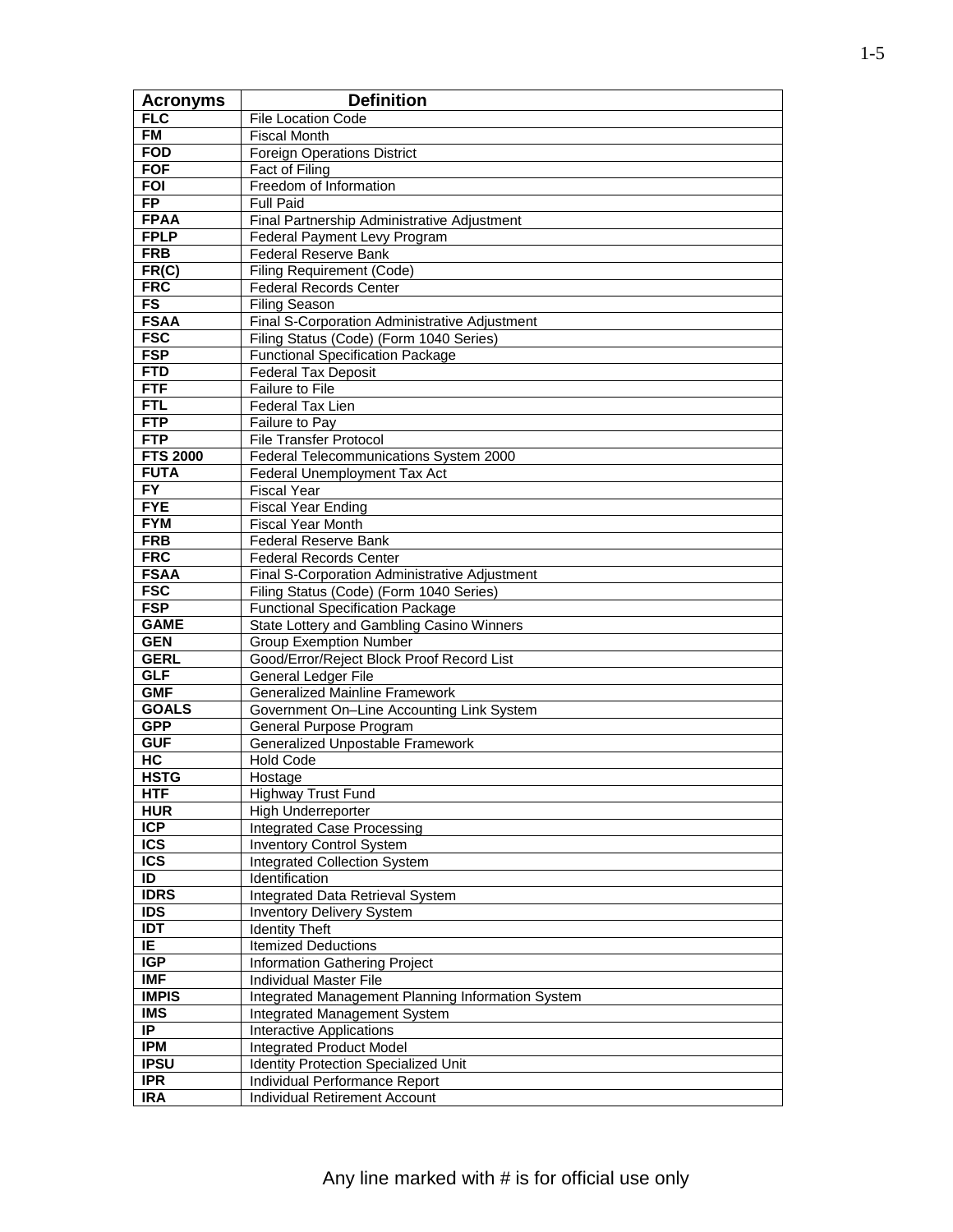| <b>Acronyms</b>   | <b>Definition</b>                                   |
|-------------------|-----------------------------------------------------|
| <b>IRAF</b>       | Individual Retirement Account File - No longer used |
| <b>IRC</b>        | Internal Revenue Code                               |
| <b>IRM</b>        | Internal Revenue Manual                             |
| <b>IRMF</b>       | <b>Information Returns Master File</b>              |
| IRP               | Information Return Program                          |
| <b>IRSS</b>       | Information Return Master File Transcript           |
| <b>ISRP</b>       | Integrated Submission and Remittance Processing     |
| <b>ITAR</b>       | <b>Identity Theft Assistance Request</b>            |
| ITIF              | Individual Taxpayer Information File                |
| <b>ITIN</b>       | IRS Individual Taxpayer Identification Number       |
| <b>IVL</b>        | <b>Individual Validation Listing</b>                |
| <b>IVO</b>        | <b>Integrity &amp; Verification Operation</b>       |
| <b>JOC</b>        | Joint Operation Command - Atlanta                   |
| <b>KDO</b>        | <b>Key District Office</b>                          |
| <b>KIF</b>        | Key Index File - No longer Used                     |
| <b>KITA</b>       | Killed in Terrorist Action                          |
| <b>KV</b>         | <b>Key Verify</b>                                   |
| <b>LADAR</b>      | Large Dollar Accounts Receivable                    |
| <b>LEM</b>        | Law Enforcement Manual                              |
| <b>LMSB</b>       | Large & Mid-Size Business                           |
| <b>LOAF</b>       | Level One Archive File ACS                          |
| <b>LPS</b>        | <b>Last Period Satisfied</b>                        |
| <b>LRA</b>        |                                                     |
| <b>MACS</b>       | Last Return Amount                                  |
| <b>MAR</b>        | Midwest Automated Compliance System                 |
| <b>MCC</b>        | Mid-Atlantic Region                                 |
| <b>MCC</b>        | Major City Code                                     |
| <b>MCR</b>        | Martinsburg Computing Center                        |
|                   | <b>Master Control Record</b>                        |
| <b>MDF</b>        | <b>Master Directory File</b>                        |
| ME                | Math Error                                          |
| <b>MeF</b>        | Modernized e File                                   |
| <b>MED</b>        | Medicare                                            |
| <b>MER</b>        | Management Error Report                             |
| MF                | <b>Master File</b>                                  |
| <b>MFA</b>        | Married Filing Alien                                |
| <b>MFR</b>        | Mail File Requirement (Code)                        |
| <b>MFT</b>        | <b>Master File Transaction</b>                      |
| <b>MIR</b>        | Management Information Report                       |
| <b>MIS</b>        | Management Information System                       |
| <b>MOP</b>        | <b>Military Operations</b>                          |
| <b>MPS</b>        | Master File Pipeline System                         |
| <b>MRS</b>        | Microfilm Replacement System                        |
| <b>NAI</b>        | National Accounts Index                             |
| <b>NAICS</b>      | North American Industry Classification System       |
| <b>NAP</b>        | National Account Profile                            |
| <b>NAMEB/NAMI</b> | <b>Command Code</b>                                 |
| <b>NB</b>         | Non-Business                                        |
| <b>NBAP</b>       | Notice of Beginning of Administrative Procedures    |
| <b>NCC</b>        | National Computing Center                           |
| <b>NECT</b>       | Non-Exempt Charitable Trust                         |
| <b>NIF</b>        | Not In File                                         |
| <b>NMF</b>        | Non-Master File                                     |
| <b>NO</b>         | <b>National Office</b>                              |
| <b>NPJ</b>        | Non Pre-Journalized                                 |
| <b>NR</b>         | No Remittance                                       |
| <b>NRA</b>        | Non Resident Alien                                  |
| <b>NRPS</b>       | Notice Review Processing System                     |
| <b>NSF</b>        | Name Search Facility                                |
| <b>NTRR</b>       | Net Tax Refund Report                               |

Ē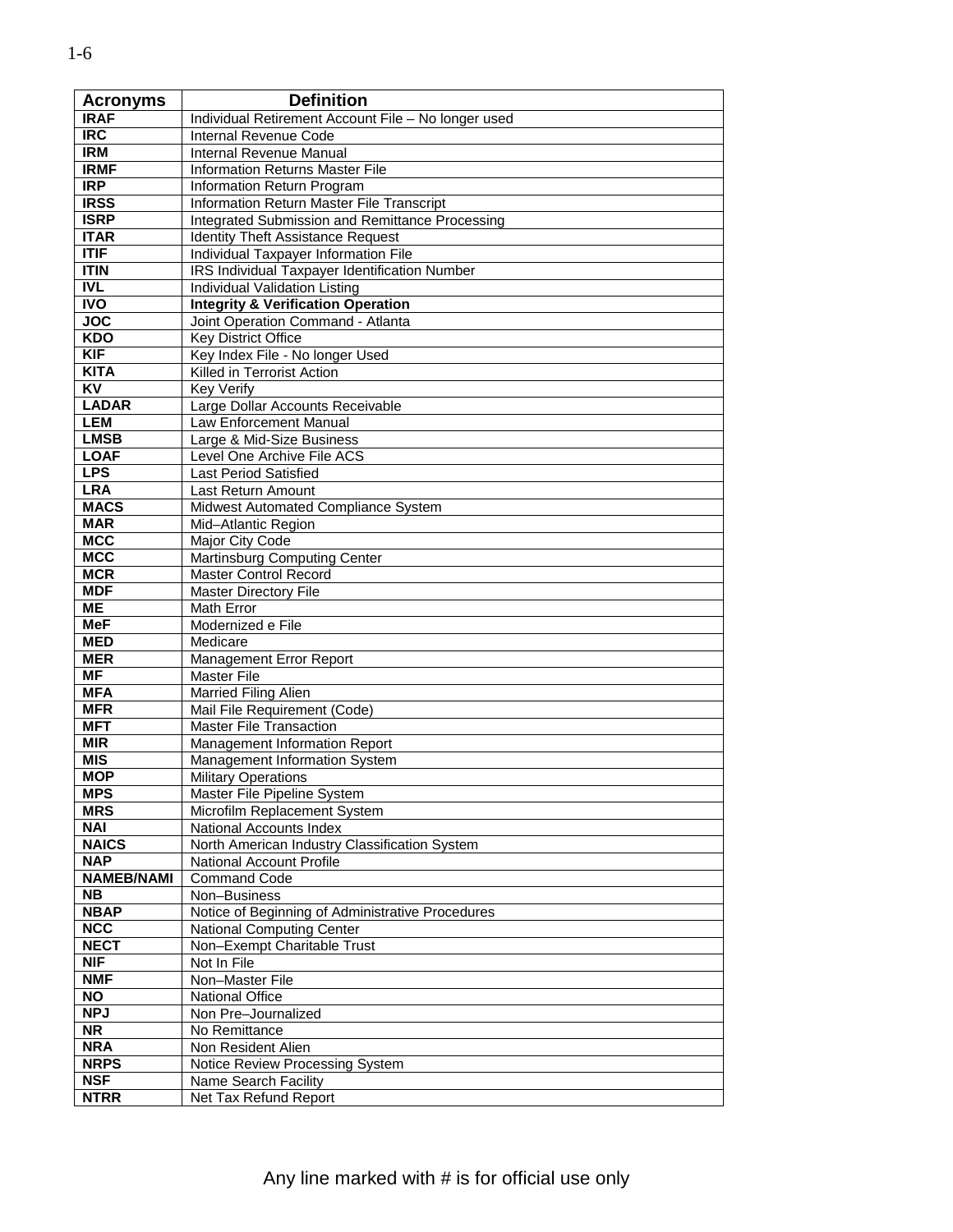| <b>Acronyms</b>           | <b>Definition</b>                                                         |
|---------------------------|---------------------------------------------------------------------------|
| <b>NU</b>                 | <b>Nullified Unpostables</b>                                              |
| <b>NUL</b>                | <b>Nullified Unpostable Listing</b>                                       |
| <b>OASI</b>               | Old Age Survivors Insurance                                               |
| OBL                       | <b>Outstanding Balance List</b>                                           |
| <b>OCR</b>                | <b>Optical Character Recognition</b>                                      |
| $\overline{OE}$           | Office Examination                                                        |
| <b>OE</b>                 | Original Entry (SCRIPS)                                                   |
| <b>OFP</b>                | Organizations Functions and Programs                                      |
| OG/OB                     | Office Group/Office Branch                                                |
| $\overline{OC}$           | Offer in Compromise                                                       |
| <b>OLE</b>                | On Line Entity                                                            |
| <b>OPAC</b>               | On-Line Payment and Collection System                                     |
| <b>OTA</b>                | On Line Tax Advisor                                                       |
| <b>OTFP</b>               | Other Than Full Paid                                                      |
| <b>OTN</b>                | <b>TOP Offset Trace Number</b>                                            |
| <b>PANF</b>               | Plan Account Number File                                                  |
| <b>PAO</b>                | <b>Penalty Appeals Officer</b>                                            |
| <b>PBA</b>                | <b>Principal Business Activity Code</b>                                   |
| $\overline{PC}$           | Process Code                                                              |
| <b>PCA</b>                | Project literal for the Performance Evaluation Reporting Project          |
| <b>PCB</b>                | Project literal for the Service Center Workload Scheduling Project        |
| <b>PCD</b>                | Project literal for the Control Data Analysis Project                     |
| <b>PCCF</b>               | Plan Case Control File                                                    |
| <b>PCS</b>                | Partnership Control System                                                |
| <b>PCF</b>                | Plan Characteristics File                                                 |
| <b>PDT</b>                | Potentially Dangerous Taxpayer                                            |
| <b>PE</b>                 | Program Error                                                             |
| $\overline{PE}$           | <b>Production Evaluation</b>                                              |
| <b>PECF</b><br><b>PIA</b> | Presidential Election Campaign Fund                                       |
| <b>PICF</b>               | Principal Industry Activity Code                                          |
| <b>PINEX</b>              | Partnership Information Control File<br>Penalty and Interest Explanations |
| PJ                        | Pre-Journalized                                                           |
| PLC                       | <b>Primary Location Code</b>                                              |
| <b>PLEC</b>               | Plan Level Entity Control                                                 |
| <b>PMF</b>                | Payer Master File                                                         |
| <b>POA</b>                | Power of Attorney                                                         |
| <b>POD</b>                | Post of Duty                                                              |
| <b>PPBS</b>               | Planning, Programming and Budgeting System                                |
| <b>PRA</b>                | Pre-refund Audit                                                          |
| <b>PRC</b>                | Penalty Reason Code                                                       |
| <b>PRN</b>                | <b>Penalty Reference Number</b>                                           |
| <b>PRO</b>                | Problem Resolution Officer                                                |
| <b>PRP</b>                | Program Requirement Package (Information Technology Services)             |
| <b>PRP</b>                | Problem Resolution Program                                                |
| <b>PSP</b>                | Program and Special Project                                               |
| <b>PSSN</b>               | <b>Primary Social Security Number</b>                                     |
| <b>PTP</b>                | <b>Publicly Traded Partnerships</b>                                       |
| <b>PTIN</b>               | Preparer Tax Identification Number                                        |
| <b>PTP</b>                | <b>Publicly Traded Partnership</b>                                        |
| <b>PTPF</b>               | Payee TIN Perfection File                                                 |
| $\overline{PY}$           | Prior Year                                                                |
| PY                        | Processing Year                                                           |
| <b>PYNC</b>               | Prior Year Notice Code                                                    |
| QRP                       | Questionable Refund Program                                               |
| QRDT                      | Questionable Refund Detection Team                                        |
| <b>RA</b>                 | Revenue Agent                                                             |
| <b>RACS</b>               | Revenue Accounting Control System                                         |
| <b>RAF</b>                | Reporting Agent's File                                                    |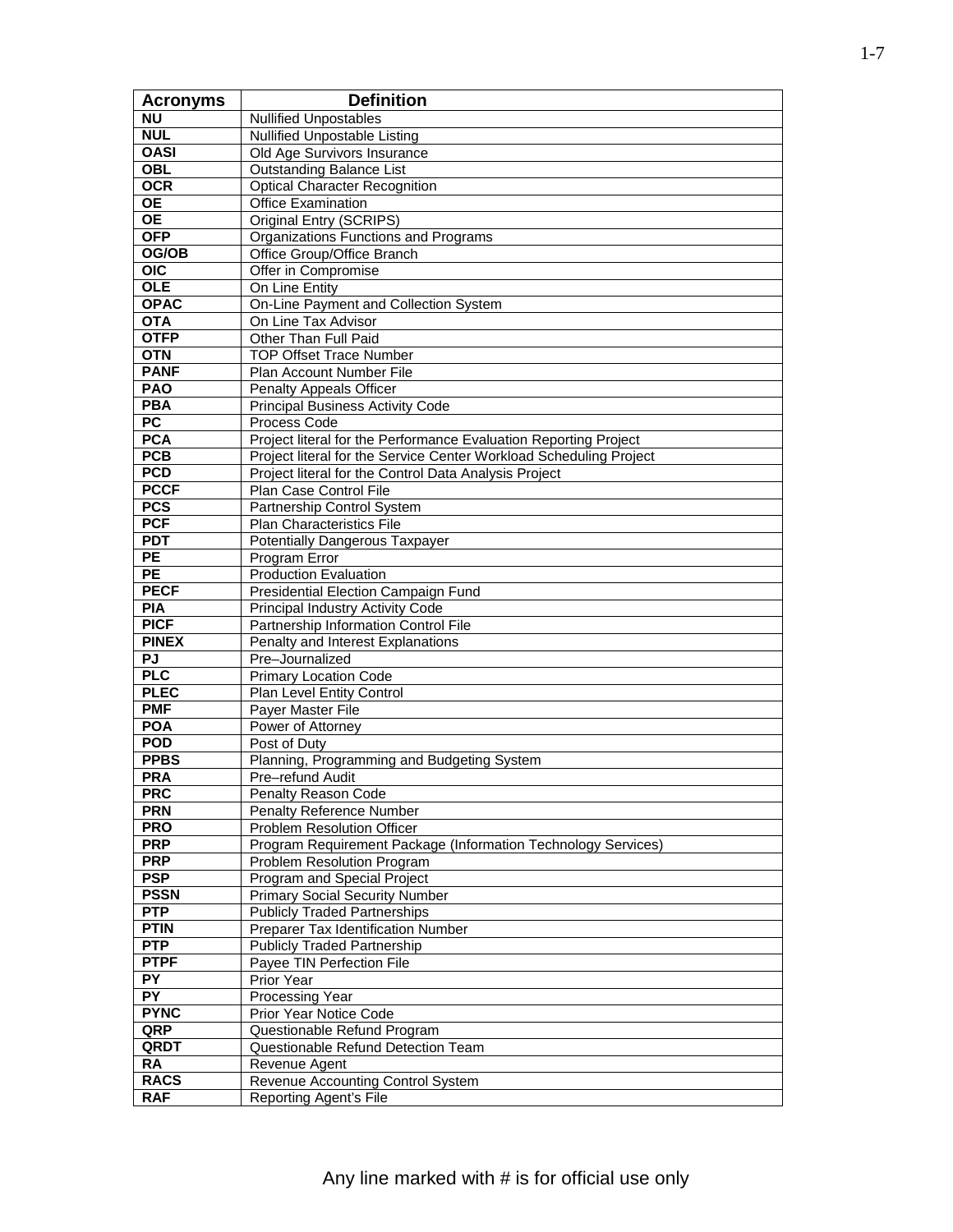| <b>Acronyms</b> | <b>Definition</b>                                                               |
|-----------------|---------------------------------------------------------------------------------|
| <b>RC</b>       | Reason Code                                                                     |
| <b>RCC</b>      | <b>Return Condition Code</b>                                                    |
| <b>RCF</b>      | Recertification System (IDRS)                                                   |
| <b>RDC</b>      | <b>Regional Disbursing Center</b>                                               |
| <b>RDD</b>      | Return Due Date                                                                 |
| <b>RDO</b>      | <b>Regional Disbursing Office</b>                                               |
| <b>REF</b>      | <b>Refund Information File</b>                                                  |
| $\overline{RF}$ | <b>Retention File</b>                                                           |
| <b>RFC</b>      | <b>Regional Finance Center</b>                                                  |
| <b>RICS</b>     | Return Integrity & Correspondence Service                                       |
| RIS             | Real-time Input System                                                          |
| <b>RMF</b>      | <b>Residual Master File</b>                                                     |
| <b>RO</b>       | <b>Revenue Officer</b>                                                          |
| <b>ROFT</b>     | Record of Federal Tax                                                           |
| <b>RPD</b>      | <b>Remittance Processing Device</b>                                             |
| <b>RPS</b>      | Remittance Processing System                                                    |
| <b>RRCS</b>     | Revenue Receipt Control Sheet                                                   |
| <b>RRPS</b>     | Residual Remittance Processing System                                           |
| <b>RRT</b>      | <b>Railroad Retirement</b>                                                      |
| <b>RSED</b>     | <b>Refund Statute Expiration Date</b>                                           |
| <b>RTL</b>      | <b>Renumbered Transaction List</b>                                              |
| <b>RUC</b>      | <b>Responsibility Unit Code</b>                                                 |
| <b>RWMS</b>     | Resource and Workload Management System                                         |
| <b>SB/SE</b>    | Small Business & Self-Employed                                                  |
| <b>SC</b>       | Service Center                                                                  |
| <b>SCCA</b>     | <b>Service Center Cost Accounting</b>                                           |
| <b>SCCB</b>     | Service Center Collection Branch                                                |
| <b>SCCF</b>     | Service Center Control File                                                     |
| <b>SCME</b>     | Service Center Math Error                                                       |
| <b>SCRS</b>     | Service Center Replacement System                                               |
| <b>SCTN</b>     | Service Center Taxpayer Notice                                                  |
| <b>SCUP</b>     | Service Center Unpostable                                                       |
| <b>SCRIPS</b>   | Service Center Recognition/Image Processing System                              |
| SD              | Source Document                                                                 |
| <b>SDF</b>      | <b>Source Document Folders (IDRS)</b>                                           |
| <b>SERFE</b>    | Selection of Exempt Returns for Examination                                     |
| <b>SFR</b>      | Substitute for Return                                                           |
| <b>SIC</b>      | Schedule Indicator Code                                                         |
| <b>SITLP</b>    | State Income Tax Levy Project                                                   |
| <b>SKIF</b>     | SSN Key Index File                                                              |
| <b>SNOD</b>     | <b>Statutory Notice of Deficiency</b>                                           |
| SOI             | Statistics of Income                                                            |
| <b>SPC</b>      | Special Project Code                                                            |
| <b>SPF</b>      | <b>Special Procedures Function</b>                                              |
| <b>SR</b>       | Settlement Register                                                             |
| <b>SSA</b>      | Social Security Administration                                                  |
| <b>SSA-CAWR</b> | SSA referred CAWR cases with "missing" Forms W-2. Potential Civil penalty case. |
| <b>SSN</b>      | <b>Social Security Number</b>                                                   |
| <b>SSSN</b>     | Secondary Social Security Number/Spouse's SSN                                   |
| <b>SST</b>      | <b>Social Security Tax</b>                                                      |
| <b>STEX</b>     | <b>Statute Expired</b>                                                          |
| <b>SUPER</b>    | Study of the Utility of Processing Electronic Returns                           |
| <b>SVC</b>      | <b>Special Valuation Code</b>                                                   |
| <b>SWETRS</b>   | Service-Wide Employment Tax Research System                                     |
| <b>SWR</b>      | Southwest Region                                                                |
| <b>TAS</b>      | <b>Taxpayer Advocate Service</b>                                                |
| <b>TC</b>       | <b>Transaction Code</b>                                                         |
| <b>TCC</b>      | <b>Tennessee Computing Center</b>                                               |
| <b>TCC</b>      | Transmittal Control Code (Magnetic Media)                                       |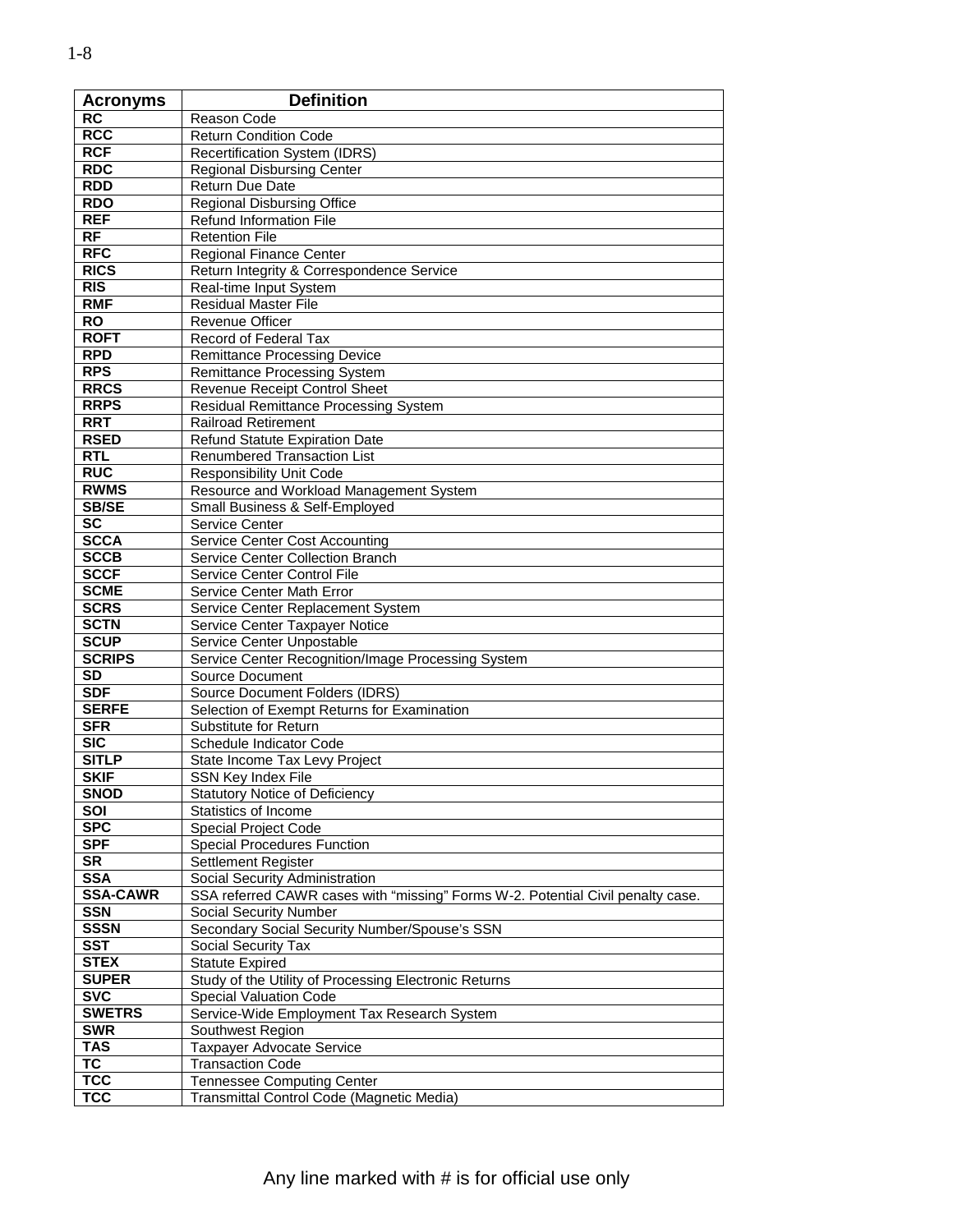| <b>Acronyms</b>          | <b>Definition</b>                                        |
|--------------------------|----------------------------------------------------------|
| <b>TCMP</b>              | Taxpayer Compliance Measurement Program                  |
| <b>TDA</b>               | Taxpayer Delinquent Account (aka Bal Due)                |
| <b>TDI</b>               | Taxpayer Delinquency Investigation (aka Del Ret)         |
| <b>TEB</b>               | <b>Tax Exempt Bonds</b>                                  |
| <b>TEFRA</b>             | Tax Equity Fiscal Responsibility Act (1982)              |
| <b>TE/GE</b>             | Tax-Exempt & Government Entities                         |
| <b>TEP</b>               | <b>Tape Edit Processor</b>                               |
| <b>TREES</b>             | TE/GE Reporting & Electronic Examination System          |
| <b>TFRP</b>              | <b>Trust Fund Recovery Penalty</b>                       |
| TIF                      | <b>Taxpayer Information File</b>                         |
| <b>TILT</b>              | Taxpayer Inquiry Lookup File                             |
| <b>TIN</b>               | <b>Taxpayer Identification Number</b>                    |
| <b>TOP</b>               | Treasury Offset Program                                  |
| $\overline{TP}$          | Taxpayer                                                 |
| <b>TPC</b>               | Third Party Contact                                      |
| <b>TPI</b>               | <b>Total Positive Income</b>                             |
| <b>TPNC</b>              | <b>Taxpayer Notice Code</b>                              |
| <b>TPS</b>               | <b>Taxpayer Service</b>                                  |
| $\overline{\text{TR}}$   | Transaction                                              |
| <b>TRA</b>               | <b>Tax Reform Act</b>                                    |
| <b>TRIS</b>              | Telephone Routing Interactive System                     |
| <b>TRS</b>               | <b>Transcript Research System</b>                        |
| <b>TSN</b>               | <b>Tape Sequence Number</b>                              |
| <b>TXI</b>               | Taxable Income                                           |
| ΤY                       | <b>Tax Year</b>                                          |
| <b>UA</b>                | Unavailable (charged out)                                |
| <b>ULC</b>               | Unit Ledger Card also Universal Location Code            |
| $\overline{\mathsf{UP}}$ | Unpostable                                               |
| <b>UPC</b>               | Unpostable Code                                          |
| <b>URC</b>               | <b>Unpostable Resolution Code</b>                        |
| <b>URF</b>               | Unidentified Remittance File (IDRS)                      |
| <b>URP</b>               | <b>Underreporter Program</b>                             |
| <b>US</b>                | Unserviceable                                            |
| <b>UWR</b>               | <b>Unified Work Request</b>                              |
| <b>VEBA</b>              | <b>Voluntary Employees Benefit Association</b>           |
| <b>VRU</b>               | Voice Response Unit                                      |
| $\overline{\mathsf{w}}$  | Waiver                                                   |
| $\overline{\mathsf{w}}$  | Wage & Investments                                       |
| <b>WIR</b>               | Wage Information Retrieval System                        |
| <b>WP&amp;C</b>          | Work Planning & Control                                  |
| <b>WPT</b>               | <b>Windfall Profit Tax</b>                               |
| <b>WT</b>                | Withholding Tax                                          |
| <b>WTU</b>               | Weekly TIF Update                                        |
| <b>XSF</b>               | <b>Excess Collection File</b>                            |
| <b>ZTIF</b>              | Miscellaneous Taxpayer Information File (IRA, EPMF, NMF) |

#### **3 Definition of Terms**

 **23C Date** — The date an assessment is posted to the Master File. It is also the date the first master file notice is sent on a balance due account. Commonly referred to as the notice date or assessment date.

**Account** — A tax record on magnetic tape in the Martinsburg Computing Center in West Virginia. Taxpayer's tax data is identified by Social Security Number or by Employer Identification Number.

**AIMS Serial Number** — A computer generated nine digit number assigned to each return as it is established on the AIMS system.

 **ATIN** — Is assigned by the Austin Campus as a result of an accepted Form W-7A application. This is a 9 digit temporary number beginning with "9" and the fourth and fifth digits "93"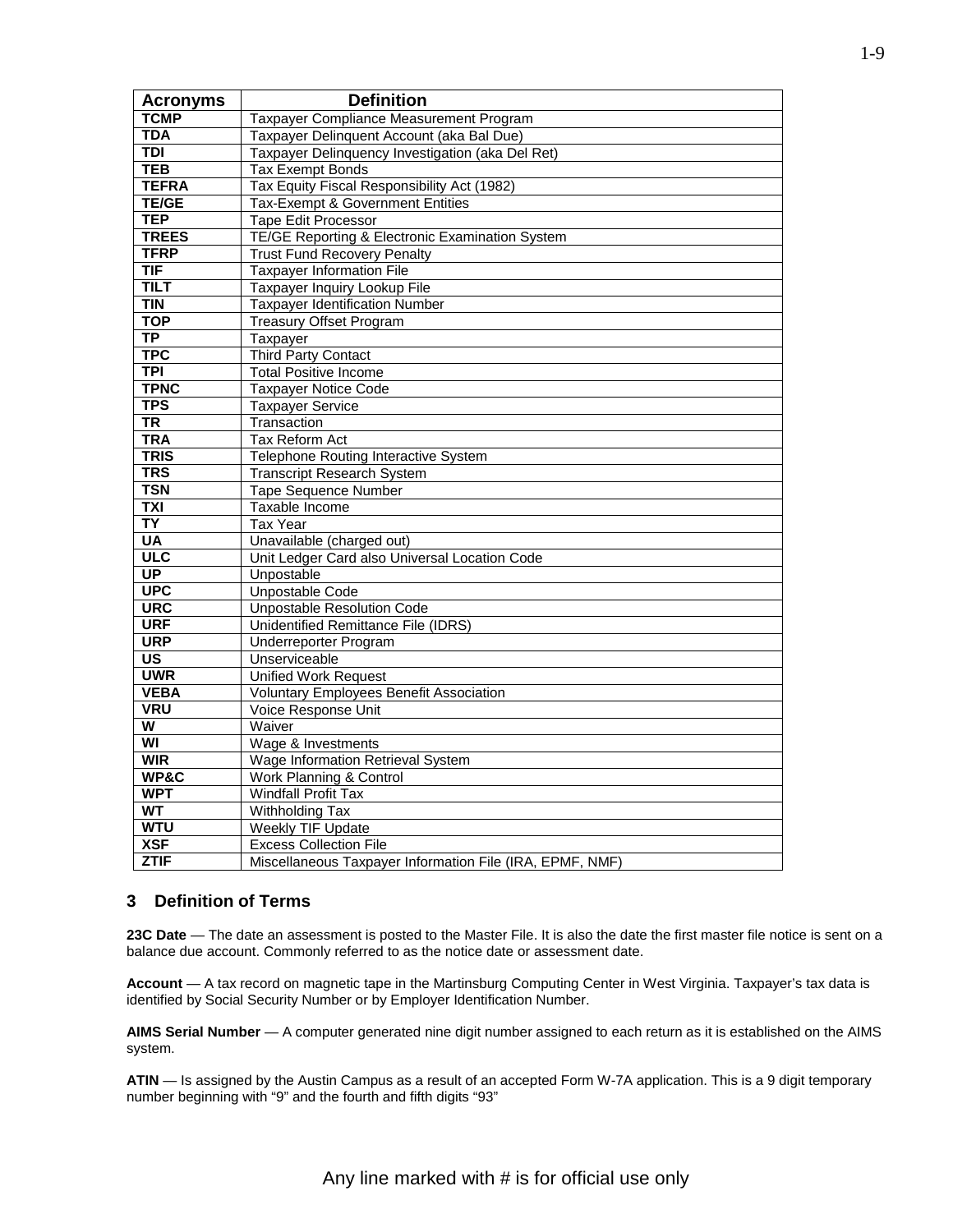**Automated Non-Master File (ANMF)** - Accounts processed manually in the Accounting Branch.

**Banc-Tech** - A third party vendor supplying OCR equipment.

**Block** — Returns or documents grouped together for filing purposes. The ninth, tenth and eleventh digits of the DLN indicate the blocking series where the return is filed.

**Business Masterfile Case Creation Notice Identification Process (BMF CCNIP)** - application and database which has the ability to interactively identify, prioritize and select business Nonfiler tax delinquency cases using third party data secured.

**Calendar Year Filer**— Taxpayer whose fiscal or filing year coincides with the calendar year ending in December.

**Case File** — The examined return, related work papers, correspondence, etc.

**Check Digit** — A check digit consists of two alphabetic characters. These characters are determined by the computer applying a mathematical formula to the Social Security Number or Employer Identification Number. Located above computer generated name line.

 **Claim—FORMAL** — A request prepared by or for the taxpayer submitted on Form 1040X, 843, and 1120X to reduce liabilities previously assessed. It can also be an amended return. **INFORMAL** — A letter or other document, not on Form 843, but prepared and signed by the taxpayer, requesting changes to obtain correct and accurate reflection of his/her tax liability.

**Collection Location Code (CLC)** - The campus that will be responsible for the collection activities if needed.

**Composite Mail Processing System (COMPS)** - This system will allow both incoming and outgoing mail to be processed at an increased rate of speed. This system has features such as remittance detection and a tape drive so that we can interface with our mainframe systems to update taxpayers' accounts.

**Control Date Recap (CDR)** - A summary of DLN control date of pre-journalized money amount listed on the corresponding tape of Master Control Records, Good/Error/Reject Block Proof Records, or Nullified Unpostables.

**Control DLN** — The DLN under which a return is filed. May be the TC 150 DLN or a refile if subsequent adjustment has been made.

**Controlling DLN** - This document locator number (DLN) controls the location of a return in the files. It can be an original return DLN or a new DLN assigned to certain examination or collection adjustment documents (also known as Refile DLN).

**Control Record Listing (CRL)** - A consolidated listing of all records processed on the SCCF on a given day. This contains five major sub-sections:

- 
- 
- 1. Master Control Record Listing The Mass A. Renumbered Transaction Listing
- 2. Adjustment Control Listing The State of the State of State Unpostable Listing. 3. Good/Error/Reject Block Proof Listing
	-

**Customer Account Data Engine (CADE) —** Modernized database that is incrementally replacing the Individual Master File (IMF).

 01-07 = day of the week 01 = Monday, 02 = Tuesday, 03=Wednesday, etc. **Cycle** — If the transaction **was posted by the new system called CADE**; the Cycle will be displayed as follows: 20050601 - This means it posted in the year 2005, the 6th cycle and posted on Monday  $2005 =$  year  $01 - 52 = c$ 

means it posted in the year 2005, the 6th cycle and the day will always be 08<br>2005=year **Cycle** — If the transaction **was not posted by CADE**, the Cycle will be displayed as follows: 20050608 - This  $01 - 52 =$  cycle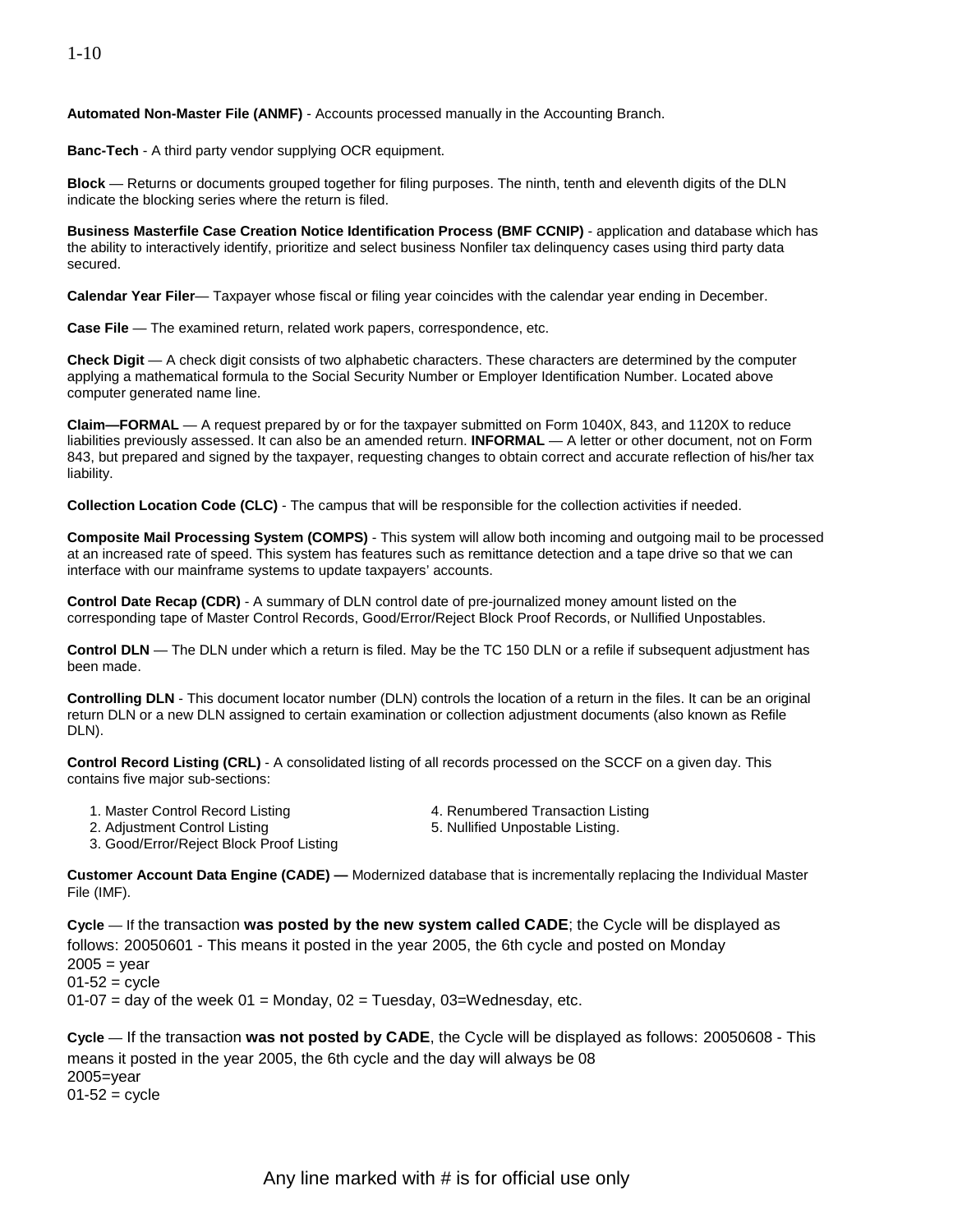$08 = day$  of the week is always 08 if not posted by CADE.

**Cycle Proof Listing (CPL)** - A listing of all blocks in which all documents have been sent to master file or rejected. This listing is used to shelve and associate all returns and documents in the files area.

 **Daily Block Proof Summary (DBPS)** - A computer printout created daily as a management tool to monitor receipts, inventories, and processed volumes.

**Daily Transaction Register (DTR)** - Consists of information regarding the posting of payments, time of filing, and address information.

**Data** - Facts. For example, in processing individual income tax returns, that group of facts peculiar to a particular taxpayer.

 **Data Base** - A data base is an organized grouping of data to fit the information needs of multiple functions of an organization. The data base can be manipulated through an on-line realtime system. A data base is accessed by using a command code.

 "Traffic Cop", or the Sperry 90/40 front-end processor. "Traffic Cop" is a good nickname, since the equipment directs your **Data Communication Processing System (DCPS)** - The DCPS is also referred to as the "front-end" processor, the command code terminal entry to a file (data base) where you may research or make changes.

**Deposit Ticket Tape** - Deposit ticket tapes produce listings that are used by the reconciliation function in RPS for balancing purposes.

**Designated Payment Code (DPC)** — A payment designated by the taxpayer for a type of tax.

 **Discriminant Index Function (DIF)** - At the ECCs, tax returns are given a computer-generated score called DIF score, which identifies those returns with tax change potential. This is most often associated with the examination function.

 coated. Information is recorded on circular tracks. Disks rotate like a phonograph record. **Disk or Diskette** - Storage media for computer data. Disk refers to an individual platter constructed of a metal alloy which contains tracks cut into the platter so that a magnetic head can read or write on it. Diskettes are mainly constructed of a vinyl or plastic covered with a cardboard jacket. It also contains tracks. In both cases, the surfaces are magnetically

**Disk Drive** - Refers to the physical hardware that holds a diskette or cartridge. The disk itself may be physically or dynamically removable or non-removable depending on the design. The disk drive may take a floppy disk, disk cartridge, or it may contain fixed hard disks.

**District Office (DO)** – Now known as Area Offices - One of the major divisions of a region, usually a state.

**Document** - A tax form, voucher, or written evidence of a transaction.

**Document Code (DOC Code)** — The code which identifies the specific type of return or document that was filed or processed. The document code is the fourth and fifth digits of the DLN.

**Downline Load** - The transfer of a program or data file from a control computer (master node) to a remote computer.

**Down Time** - The period of time when the computer system is not operational.

**Drain** - Process used in ISRP and RPS to clear all nodes of data.

**Dummy Module** — A **TIF account tax** module that has not been fully updated from master file or is not at master file. It contains name control, TIN, MFT and tax period and will be replaced by the true tax module when the generated TC 902 finds a match on the Master File.

**Employer Identification Number (EIN)** - A nine-digit number, also referred to as the EI number, used to identify business taxpayers on the Business Master File. The first two digits represent the district office code.

**Employee Plans Master File** — The Employee Plans Master File (EPMF) is a master file maintained at MCC. This file consists of various types of tax sheltered Pension/Profit Sharing Plan. The plans are plans that are adopted by (a) employers, (b) sponsors (e.g. labor unions) and (3) self–employed individuals. This file is maintained in Employer Identification Number (EIN) sequence. The EPMF consists of three distinct sub–modules. These sub–modules are: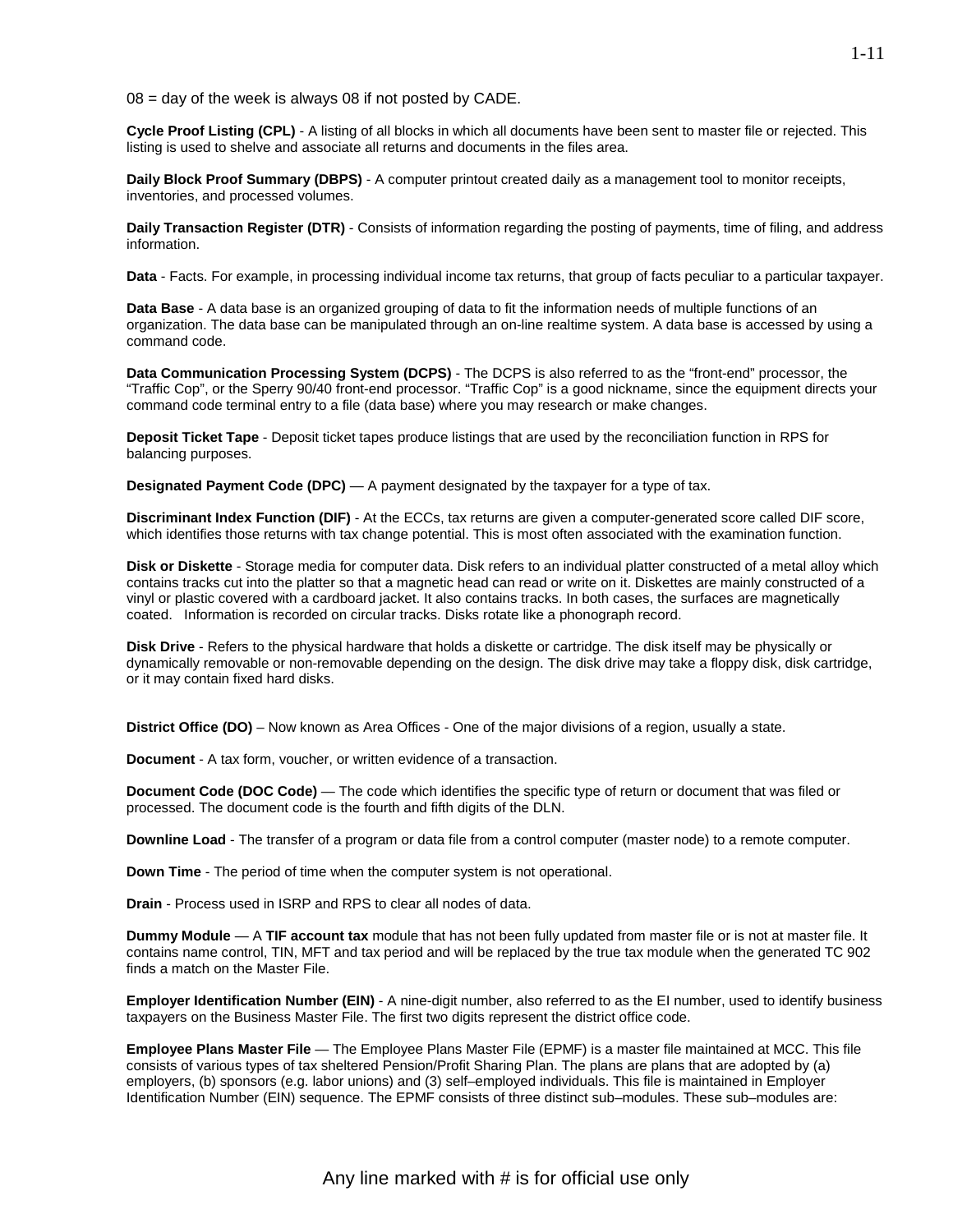- (a) The Sponsor/Employer entity module.
- (b) The Plan Data module.
- (c) Returns module.

When making entity changes to plan data module, they must be input with doc. code 64.

 incoming checks. It also prints identifying information on the back. **Encoder** - The hardware equipment that writes the magnetic information character recognition (MICR) on the bottom of

 **End-of-Day Processing (EOD)** - Processing that occurs at the end of each day. This process uses the gendata records produced by Realtime and transactions from GMF to send transactions to Master File for posting.

**Enforcement Revenue Information System (ERIS)** — ERIS is a new tracking system which will extract information for reports from existing systems. When fully implemented, it will track an account from the beginning of an examination through the collection activity.

**Enterprise Computing Center (ECC) —** Located in Martinsburg, West Virginia, this center houses the master file records for the entire nation. Previously known as Martinsburg Computing Center (MCC).

**Entity** - The portion of the master file record which identifies the taxpayer. It contains the name, address and SSN or EIN.

 **Entity Index** - An index of all entity modules at a given service center, used by ISRP when inputting returns. This is updated periodically by the centers.

 **Entity Module** — Is that portion of the master file record which identifies the taxpayer. It contains his/her name, address, Social Security or Employer Identification number, employment code if applicable, name control, location codes, filing requirement codes, tax period, and date of establishment. In the case of IMF it also includes filing status, spouse's name and social security number. This can also be a dummy module.

 Kansas, under contract to the Department of Labor, to process Form 5500 series returns. EFAST replaced IRS pipeline **posted** to the EPMF and can be identified by DLN File Location Codes 56, 62, 72, 84, 86, 91, 92 and 93. Effective **ERISA Filing Acceptance System (EFAST)** - EFAST is a system, built and operated by NCS Pearson in Lawrence, processing of the 1999 plan year returns in July 2000 and all plan year returns in July 2001. EFAST-processed returns January 2010, the Employee Retirement Security Act of 1973 (ERISA) Filing Acceptance System II (EFAST2), an allelectronic system, **began receiving and displaying** Forms 5500 and 5500-SF Annual Returns/Reports. The Form 5500 SF (Short Form) can be used by small plans (generally fewer than 100 participants) that meet certain other conditions**, or may be filed in lieu of a Form 5500-EZ**. All Plan Year 2009 and later Form 5500 and Form 5500-SF Annual Return/Reports, as well as late and amended Annual Return/Reports for Plan years before 2008, must be submitted electronically through EFAST 2. All filings that are received by the EFAST2 electronic filing system will be posted on the Department of Labor's web site within 90 days of receipt to satisfy the Pension Protection Act requirement that the Department of Labor display certain information, including actuarial information (Schedule(s) MB or SB), contained in the plan's annual report.

 **Error Resolution System (ERS)** – Is a virtual environment real-time error correction system where information is immediately corrected and updated on the Service Center Control File (SCCF). The information within a block must be corrected sequentially. This is a quality control feature that forces all errors within a block to be corrected.

**Extension Notice Code** — A two digit code assigned to Forms 2688/4868 identifying if the applications for extension of time to file returns were fully approved, granted 10–day approvals or denied, and the reason for the action taken.

**Federal Tax Deposit (FTD)** - until December 31, 2010 under the Federal Tax Deposit System, a taxpayer did not make payments to the Internal Revenue Service. Instead, taxpayers would deposit payments with a Federal Reserve Bank (FRB) or an authorized commercial bank. The taxpayer used an FTD form supplied by IRS in a coupon booklet format. The coupons were forwarded to IRS through the FRB.

 files are not accessible unless you use a realtime program to organize the data for you. **File** - A file is a collection of related records. However, unlike a data base, the file does not have to be organized. Normally

**File Source** — A one digit code which follows the Taxpayer Identification Number (TIN) The common values are:

Blank: valid SSN or EIN V: valid SSN on BMF D: Temporary TIN P: valid EPMF EIN N: NMF \*: invalid SSN on IMF W: invalid SSN on BMF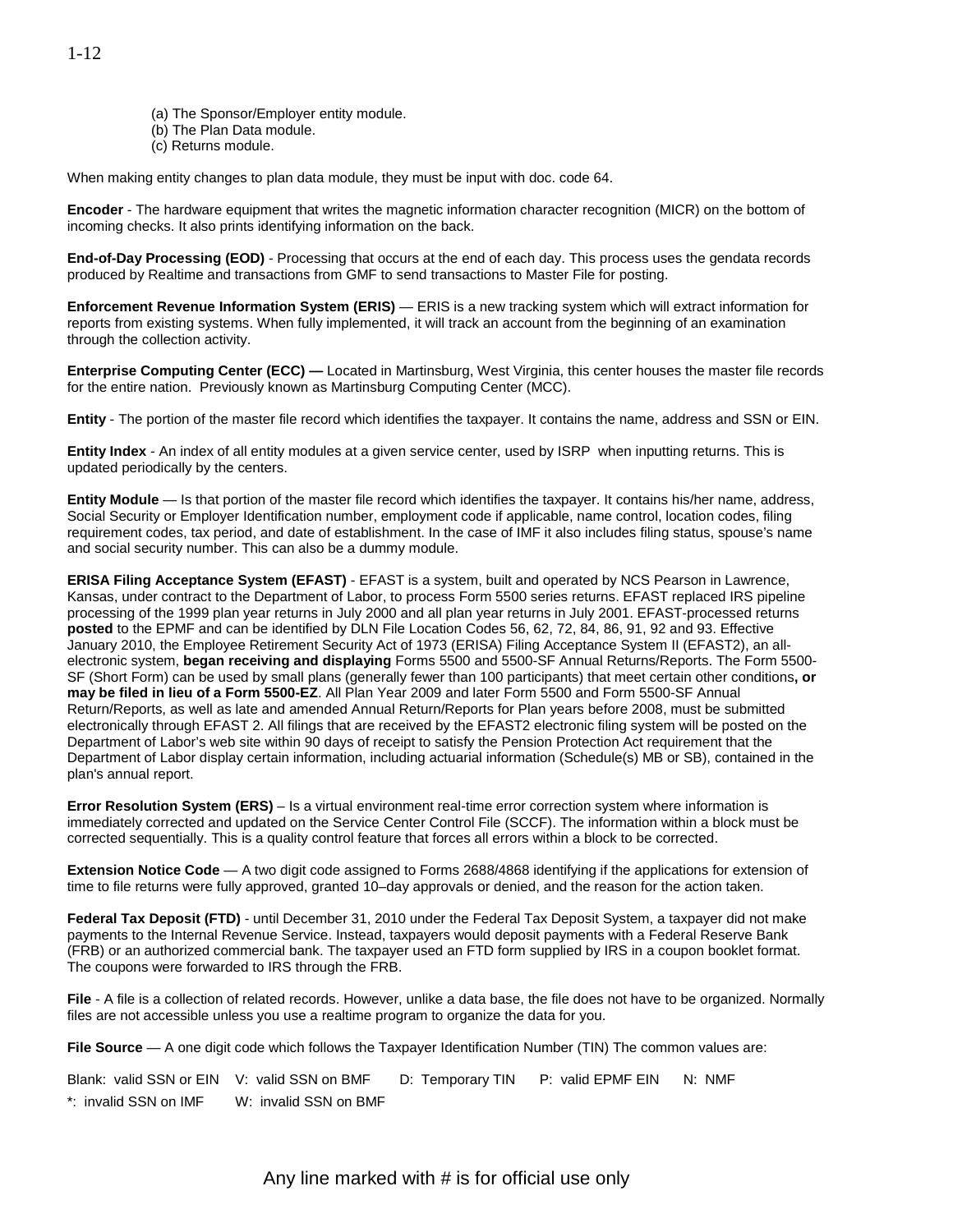**File Year** — The 14th digit of the DLN will show the calendar year the document was numbered.

**Fiscal Year Filer** — Taxpayer whose fiscal or filing year ends in a month other than December.

**Fiscal Year** — A twelve month accounting period.

**Freeze Code** — This could be on Master File or on AIMS

- (a)AIMS—The code indicating that certain types of updates and closing actions will be prevented until the restriction (freeze code) is removed. Refer to Section 12
- (b)Master File—A freeze places a taxpayer's account in a condition which requires additional action before the account can be settled.

**Front-End Processor** - The Front-End Processor is also referred to as the Data Communication Processing System (DCPS) or the "Traffic Cop". The equipment directs your command code terminal entry to a file (data base) where you may research or make changes.

**FTD Serial Number** – This is a 12 digit number during SCRIPS processing.(ended Jan, 2011)

 **Gendata** - Records that are generated for every type of transaction input through realtime processing that affect information on one or more of the data bases. These records are used for control and balancing.

**General Ledger File** - A file within RACS which posts journal entries to specific accounts and keeps balances of those accounts by month or fiscal year.

 **Generalized Mainline Framework (GMF)** - The software program that provides for the processing of tax forms and tax related data on the Unisys system.

**GMF String** - Another name for GMF runs or the sequence of individual tasks that comprise the job stream, such as GMF01, 03, 04, 05, etc.

**Historic Transcript** - A computer generated listing of DLNs being removed from the SCCF (Service Center Control File) with closed balances. This transcript should be produced at least once a month and is used for research purposes.

**Housekeeping** - Basic system operations that ensure consistent data processing. This can involve printing reports and generating and verifying system information.

 **Individual Master File (IMF)** - A file containing information about taxpayers who file individual income tax returns (1040 series) and related documents.

**Individual Validation Listing (IVL)** - A listing of cases in AIMS inventory grouped by source codes.

**Input Document** - Those documents which contain information to be fed into the computer, such as tax returns and posting vouchers.

**Installment Agreement Record** — A record in IDRS containing installment agreement information.

**Integrated Data Retrieval System (IDRS)** - A computer system with the capability to instantaneously retrieve or update stored information. IDRS works in harmony with the master file of taxpayer accounts. This system is aimed at quick resolution of problems and queries concerning current taxpayer accounts.

 **Invalid Number** — Taxpayer's name and Social Security Number do not agree with the SSN furnished or do not match Social Security records. On MCC or IDRS transcripts, an asterisk (\*) follows the invalid number.

**Invalid Segment** — That part of the Individual Master File that contains Social Security Numbers or names that do not match with Social Security records.

**Inventory Validation List (IVL)** — A list of accounts currently on the AIMS data base. The purpose of validating inventory is to maintain the integrity and accuracy of AIMS by comparing the physical inventory with the AIMS inventory.

**IRS Number** — Classification number given to various classes of excise or special tax liability. (Lubricating oil, IRS 63;

Any line marked with # is for official use only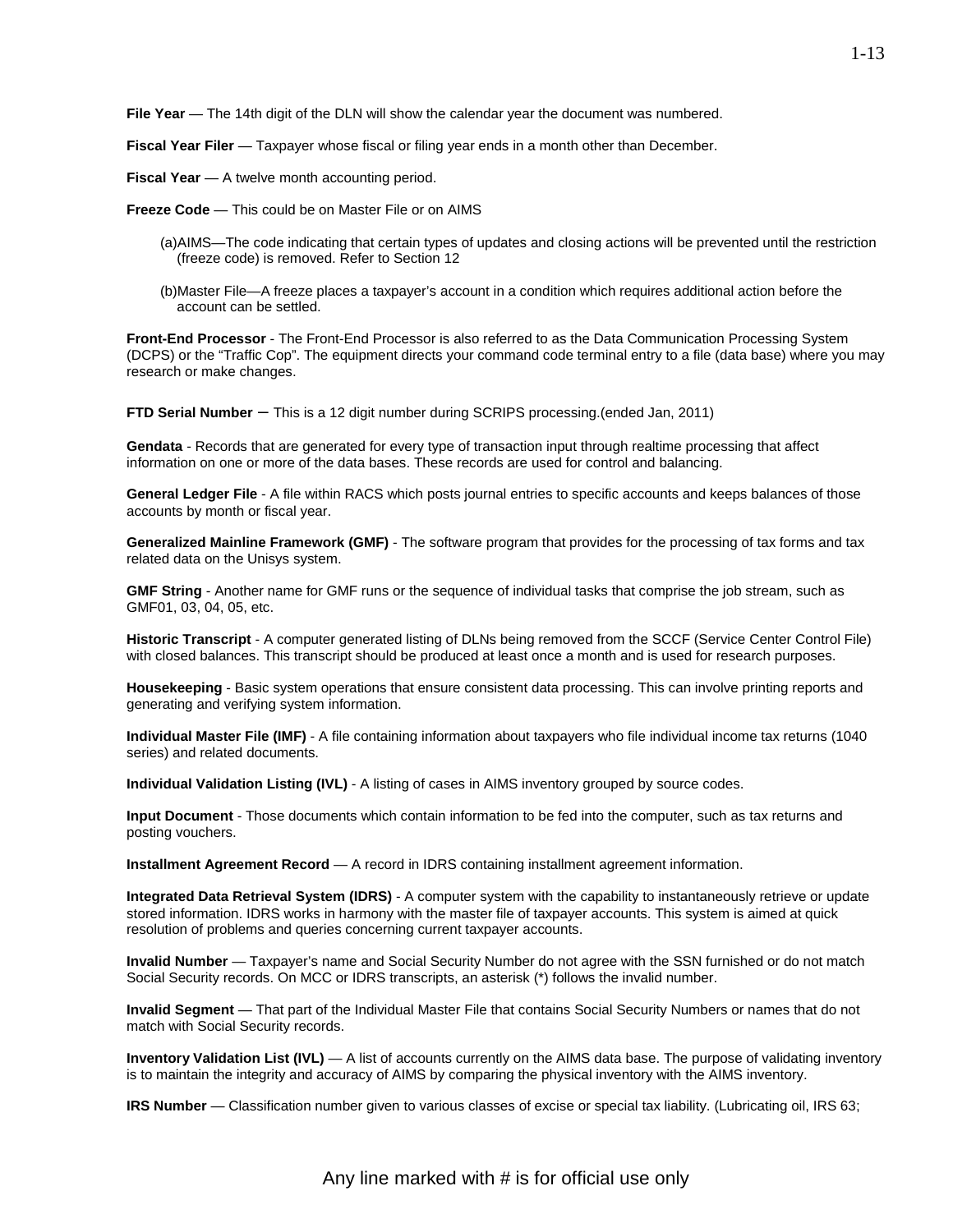1-14

Retail Liquor Dealer, IRS 06)

**ITIN** — Is assigned by Austin Campus as a result of an accepted Form W-7/W-7SP application. This is a 9 digit valid permanent number beginning with "9" and fourth and fifth digits being "70"-"80". Appears on MCC or IDRS transcripts with an asterisk (\*) **and** pound sign (#) differentiating it from Temporary SSN which are invalid.

**Job** - A collection of specific tasks constituting a unit of work for a computer.

 **Julian Date** — The numeric day of the year that the return or document was numbered for processing. (For example: January 15 +MC 015). The sixth, seventh and eighth digits of the DLN represent the Julian Date. Note: If the DLN is IDRS generated, this date will be incremented by 400 so January 15 would be shown as 415.

**Key Verification (KV)** - The process of verifying original entry (OE) data on a terminal.

 **Labels** — AIMS provides three types of labels: audit (status), file, and address labels. Audit labels are used on AIMS forms for requisitions, updates, closings and corrections. The file labels are used to identify returns in various files and for group control cards. The address labels are used on correspondence with the taxpayer.

**Long Closing** — The AIMS closing of examined returns and surveyed claims. A long closing uses Form 5344 (Exam), Form 5599 (EO), and Form 5650 (EP).

 **Machine language** - The language at its lowest level in binary form (001111100), into which data and programs must ultimately be translated before the machine can use it and execute any instructions.

**Magnetic Tape (Mag Tape)** - Magnetic tapes are made of flexible plastic with only one side coated with a magnetic recording material. Tapes come in reels, cartridges, or cassettes of all sizes -- just like audio tapes. Information is usually recorded on tape in parallel tracks that run the entire length of the tape. Tapes are often used when large amounts of information must be physically transported between computers at different locations.

**Mainframe** - Mainframe means large computer. Mainframes have faster processing speeds than smaller systems. The mainframe also houses the CPU.

 This allows for identification of a block of work from its inception. If the block is lost, the SCCF will possess the original **Master Control Record (MCR)** - This is basically the DLN and ABC identifier along with other block header information of a given block. This data is gathered through input from ISRP, SCRIPS, RPS and IDRS to create the block on the SCCF. DLN as an audit trail.

**Master File (MF)** - A magnetic tape record containing all information regarding the taxpayer's filing of returns and related documents.

**Master File Tax Code (MFT)** — The MFT reduces the numerous types of tax to a two digit code.

**Microfilm Replacement System (MRS)** - The Microfilm Replacement System (MRS) is a realtime mode that supports a myriad of functions. It is accessed through, and provides direct retrieval of master file data, via IDRS realtime and ISRP or Zilog input. This automated system replaced most microfilm research of tax data in the service center district office. This system is also referred to as Transcript Research System (TRS).

**Modem** - A device for converting signals to be transferred over telephone lines.

 **Name Control** — The first 4 letters of the taxpayer's last name (in the case of individuals) and the first 4 letters of the business name (in the case of partnership, corporations etc.). The name control is used to check master file and assure that the TIN corresponds with the proper taxpayer.

**Net Tax Refund Report (NTRR)** - A report generated at each service center stating the net tax refund amounts.

 **Non–computed** — Taxpayer files an incomplete tax return. He signs the return and attaches Forms W–2. The computer will calculate the tax and issue a notice. The notice will advise the taxpayer whether he owes tax or will receive a refund. If the return appears on the error register, a non–compute code of "2" will be displayed.

**Non–Examined** — Accepting a tax return as filed during the initial screening or classification or by survey (other than the survey of a claim). A non–examined case is given a "short closing'' to close the return off the AIMS system.

**Non-Prejournalized (NPJ) Batch Recap** - A list of all non-remittance blocks established on the SCCF from Form 2345.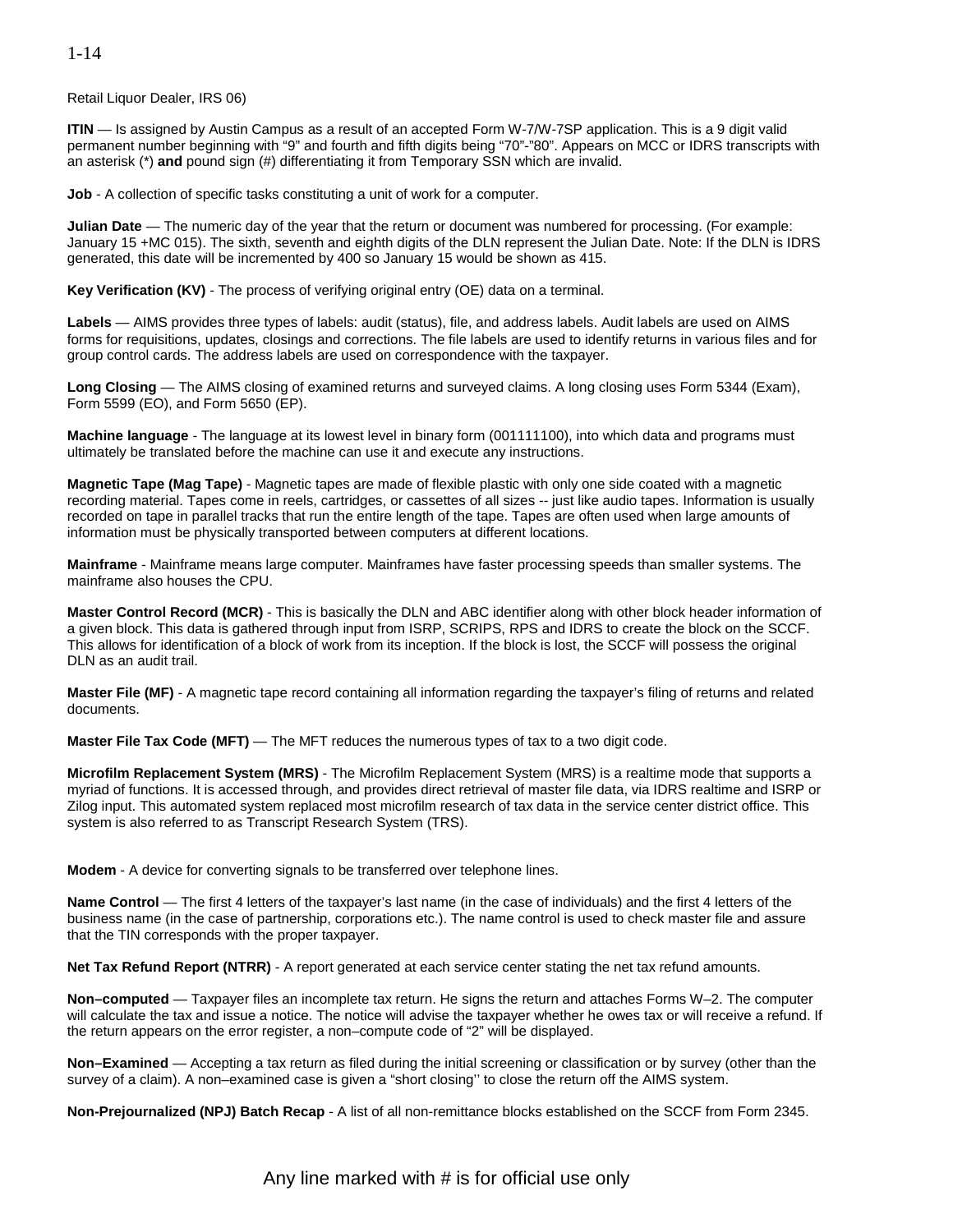**Notices** - Computer-generated messages resulting from an analysis of the taxpayer's account on the master file. The types of notices and their purposes are:

- 1. Settlement Notice Notices of assessments of tax due, payments, adjustments, balance due, or overpayment which are sent to taxpayers.
- 2. Taxpayer Inquiry Letter Requests to the taxpayer for additional information or documents needed to process the taxpayer's return correctly.
- 3. Service Center Notices Issued to request information and alert service centers to certain conditions necessary to correct or update taxpayer's account.

 **Nullified Unpostable (NU)** - An unpostable item that cannot be corrected by normal GUF correction procedures. It is removed from the unpostable file and established on the SCCF.

 offsetting in and out the overpayment is applied to the underpaid module and refund or bill issued as applicable. **Offsetting In or Out** — Computer action taken when a taxpayer has overpaid one module and underpaid another. By

**Off-Site** - Equipment located other than locally.

**On-Line** - Terminal and data bases that are interconnected through the computer system.

**On-Site** - Equipment located locally.

**Optical Character Recognition (OCR)** - A type of equipment that can scan (read) hardcopy information and translate it into machine readable language.

**Original Entry (OE)** - Term used in ISRP for the first entry of data through a terminal or term used in SCRIPS when 100% data entry is required from scanned image.

**Orphan Blocks** - Data blocks that have not been completely processed for one or more reasons. These blocks may also be called overage.

**Overage** - Returns that files cannot shelve because they are not on the cycle proof listing.

**Pending Transaction** — A transaction input to IDRS but not yet effective at the Master File account. See Section 13 for Identification Codes.

**Perfection** - The process of correcting or perfecting a record of segment of data.

**Piecemeal Realtime** - Each IDRS file may have its own realtime availability hours to allow for batch processing of the file. Also, if problems exist with one or more files, certain command codes may not be available while others are.

**Pipeline** - The standard flow of processing for all tax returns and related documents through the automated processing systems at the service centers for posting to a master file at NCC.

**Posting Table** - A sophisticated RACS computer application program which receives the screen input data and directs it to the correct General Ledger File account and subsidiary files.

**Pre-Batch** - Manual processing function that blocks and assigns DLN's to incoming paper documents for processing.

**Pre-Journalized (PJ)** - A computer generated printout of the prejournalized balances on the SCCF. It consists of a control date recap, a summary of the in-process amounts, and a future DLN Listing.

**Processable** - A processable return is one that meets all the requirements for acceptance to a specified program.

**Profile** - A file containing the authorized command codes for each terminal operator.

**PTIN** — Is assigned by the Philadelphia Campus as a result of an accepted Form W-7P application. This is a 9 digit valid permanent number beginning with the alpha "P" followed by 8 numerics.

**Queue** - A sequential waiting pattern for information to be processed by the computer. normally used to refer to batch jobs waiting to be processed (French for "line").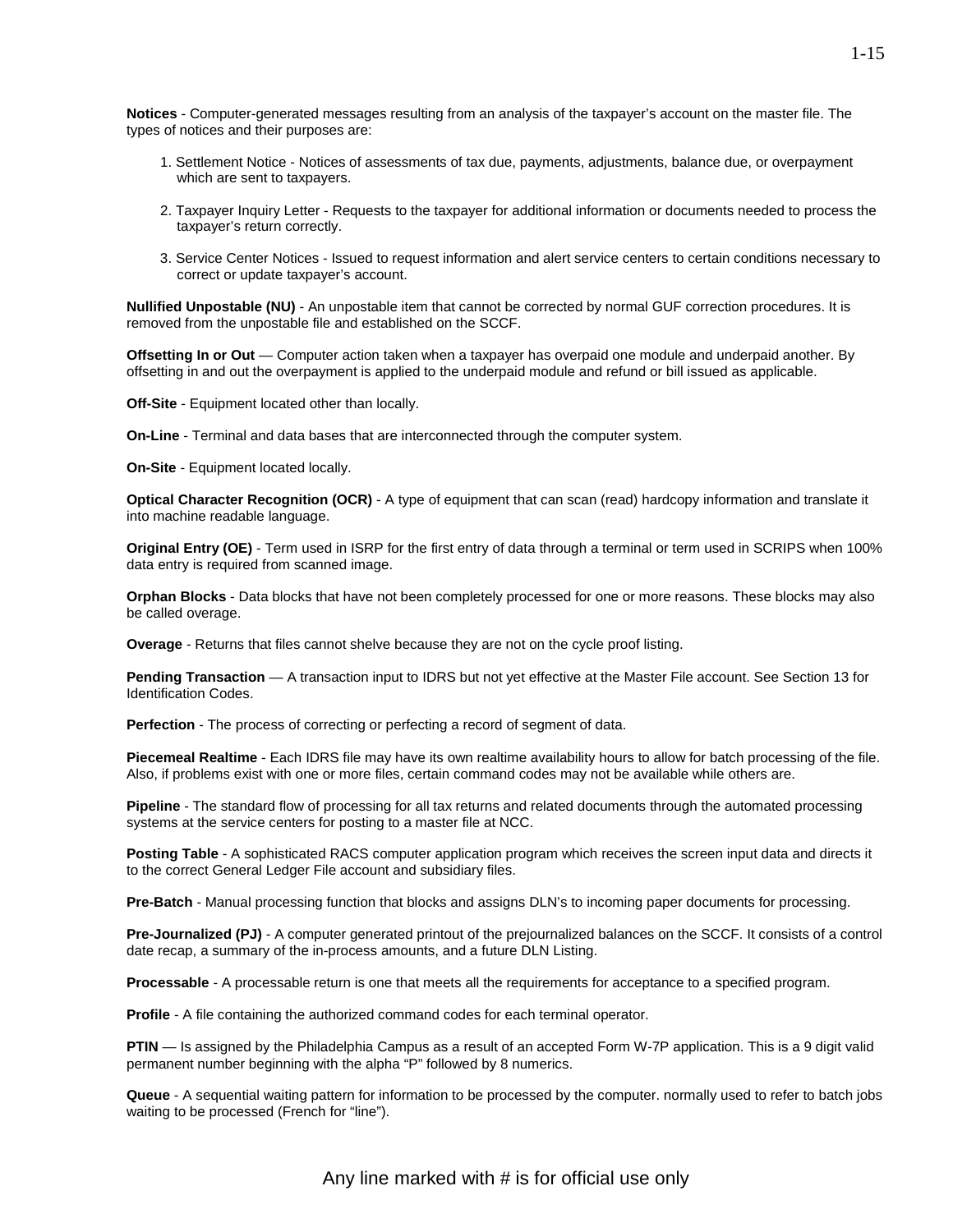**Raw Data** - Data before it has been processed, which may not be in a form comprehensible to the machine.

**Realtime** - Realtime computer systems are designed to respond to user transactions instantly. Most of IRS employs batch systems that consolidate transactions to process at a later time. Realtime would mean transactions would post immediately upon entry. Realtime generally refers to the time a system is available for use.

 code means the Campus has processed the case. **Refile DLN** — DLN assigned to a return or other document after an audit of Campus adjustment has been completed. The tax return and related documents are filed under this refile DLN rather than the original DLN. Refile DLNs can be identified by the 4th and 5th digits of the DLN. A 47 document code means Examination has handled the return. A 54 document

**Reinput** - A document that has not posted to the master file, which is usually sent back through ISRP for input a second time.

**Reject** - A numbered return or document that is removed from pipeline processing because of an unprocessable condition.

**Remittance Processing Device (RPD)** - A multifunctional work station used in RPS for processing documents.

 **Remittance Processing System (RPS)** - A computer controlled system that allows payments and documents to be processed at a multifunctional work station.

 or tax period that does not contain a TC 150. Document should not be reprocessed to a module containing a TC 150, or if **Reprocess** — Documents that previously posted to an incorrect TIN or tax period must be reprocessed to the correct TIN the statute for assessment has expired for the tax period involved.

 **Reprocessable** - A document that has posted to the master file with erroneous data. It is reestablished on the SCCF and processed with the correct data and the same DLN. These records will contain an "R" source code on the SCCF.

**Resequence** — Occurs when transaction cannot be posted or processed until the following week or cycle at the Martinsburg Computing Center. For example: Tax data on an invalid SSN are moved by the computer to a valid SSN as a result of the validation of SSNs from Social Security records with our records.

 **Retention Register** — Contains all entity and tax modules removed from the Master File. The basic criteria for removal of a tax module are: (1) the assessed module balance is zero and the last transaction (including the return) has been posted 51 or more months; (2) the assessed module balance is credit and the last transaction (including the return) has been posted 60 or more months.

**Revenue Accounting Control System (RACS)** - A mini-computer system designed to replace the manual accounting and control processing.

**Revenue Receipts Control Sheet (RRCS)** - A breakout by tax class for the prejournalized, other prejournalized and future amounts being transferred to NCC on the transaction tape.

**Run** - Term used to identify a job or a portion of a job. Also used to explain that the job string needs to be processed. (Example: GMF needs to be run.)

**Scanning Device** - Part of the OCR equipment that can read/scan hardcopy information.

 **SCCF Aged Transcript** - A computerized listing of all DLN's with open balances on the SCCF and no activity for six cycles (three cycles for BOOB).

**Scrambled SSN** — Two taxpayers with the same SSN and name control on the Master File. Temporary SSNs are assigned to both taxpayers until problem is resolved.

**Security File** - The IDRS file that contains, for security purposes, significant data concerning each user and each terminal in the system.

**Sequence Number** — (a) The sequential number assigned by a tax examiner to each ADJ54 adjustment input each day. (b) The last three digits of the Terminal Payment Number, which identifies a specific remittance input through a terminal.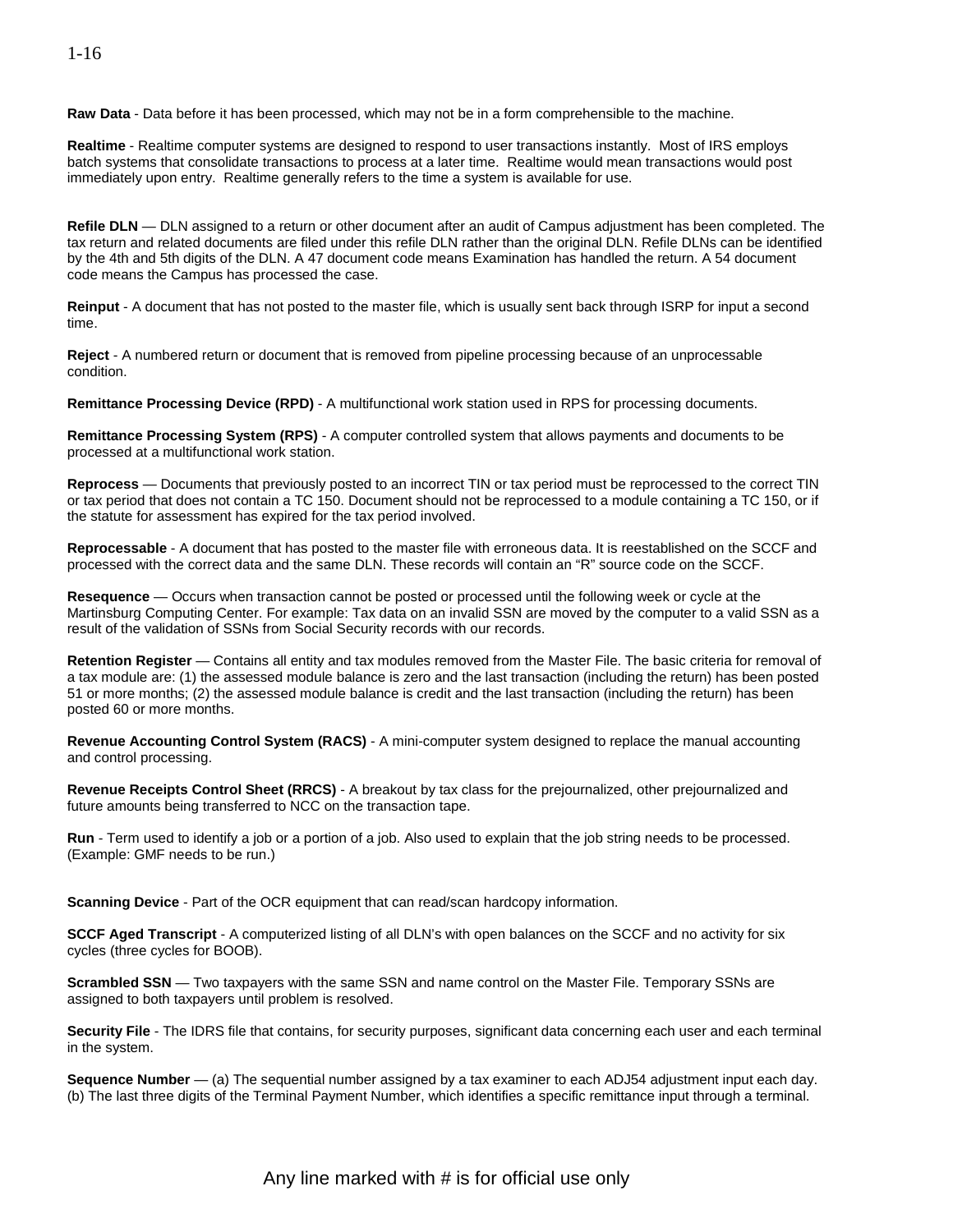**Service Center Control File (SCCF)** - The Service Center Control File is a block control of all numbered documents that are processed in the service center.

**Service Center Delete** - An accounting block to be removed from the service center transaction tape before release to MCC. The blocks are deleted by the tape processor.

**Short Closings** — An AIMS closing of a non–examined return (other than a survey of a claim).

**STAUP** - Command code used to delay issuance of service center notices.

**Status Codes** - The two-digit alpha-numeric indicators that show the current status of a case.

**String of Runs** - A series of tasks that comprise a project. For example, GMF01, 03, 04, 05, 07, etc., is a string of GMF runs.

**Subsidiary Files** - Collected reporting data used to provide various reports and perform various balancing functions with NCC.

**Substitute For Return (SFR)** — A procedure by which the service is able to establish an account when the taxpayer refuses or is unable to file and information received indicates that a return should be filed.

**Suspended Status** — Module in IDRS status 41, 42, 43, 44, 46, 47, 48, 71, 72, or 91; and or IDRS 914 or 47X Hold is in effect.

**Suspense** - The process of placing one document on hold status for a variety of reasons. This will allow the other documents within the block to be processed.

**System** - A set of related components and events that interact with each other to accomplish a task.

**Tape Drives** - The hardware device that holds, reads, and writes to the magnetic tapes.

**Tape Edit Program (TEP)** - This is the computer application program GMF-15, which is the last step in transaction processing before the tapes are released to NCC. The TEP deletes any record that fails certain validity checks or that is identified for deletion by the Block Delete Card generated out of the SCCF.

**Tape Module** - The segments of the master file that contain information on tax processing. This will contain the DLN and status of each tax document processed. There can be more than one of these modules for each taxpayer.

 **Tape Sequence Number (TSN)** - The sequential number assigned to each block on the transaction tape when it is prepared for release to MCC. Each Good Block Proof Record on the CRL will identify the TSN. All service center and MCC deletes will use the number to locate records to be deleted from the transaction tape.

**Tax Module** — Part of a taxpayer's account which reflects tax data for one tax class (MFT) and one tax period. For example:

- (1) Taxpayer has filed 3 Forms 1120, 12 Forms 941 and 3 Forms 940 within a three year period. He has only one account on the Master File but 18 tax modules.
- (2) Taxpayer filed 3 Forms 1040. There is only one account but 3 tax modules.

 **Tax Period** — The period of time for which a return is filed. The Service uses a six digit code to indicate the end of the tax period for a given return. (The first four digits represent the year and the next two digits represent the month).

**Taxpayer Delinquent Account (TDA)** - A computer generated printout indicating that the taxpayer's account has reached a delinquent status. TDAs are sent to the respective districts for collection action (aka Bal Due).

**Taxpayer Delinquent Investigation (TDI)** - A computer generated printout indicating that a taxpayer is delinquent filing a return. TDIs are sent to the District Offices for collection (aka Del Ret).

 the tax account. The employer identification number (EIN) is used to identify a taxpayer's business account. The social security number (SSN) is used as the account number of an individual taxpayer. **Taxpayer Identification Number (TIN)** - Every taxpayer on the master file has a permanent number for identification of

**Taxpayer Information File (TIF)** - A file containing entity and tax data processed at a given service center for all TIN's.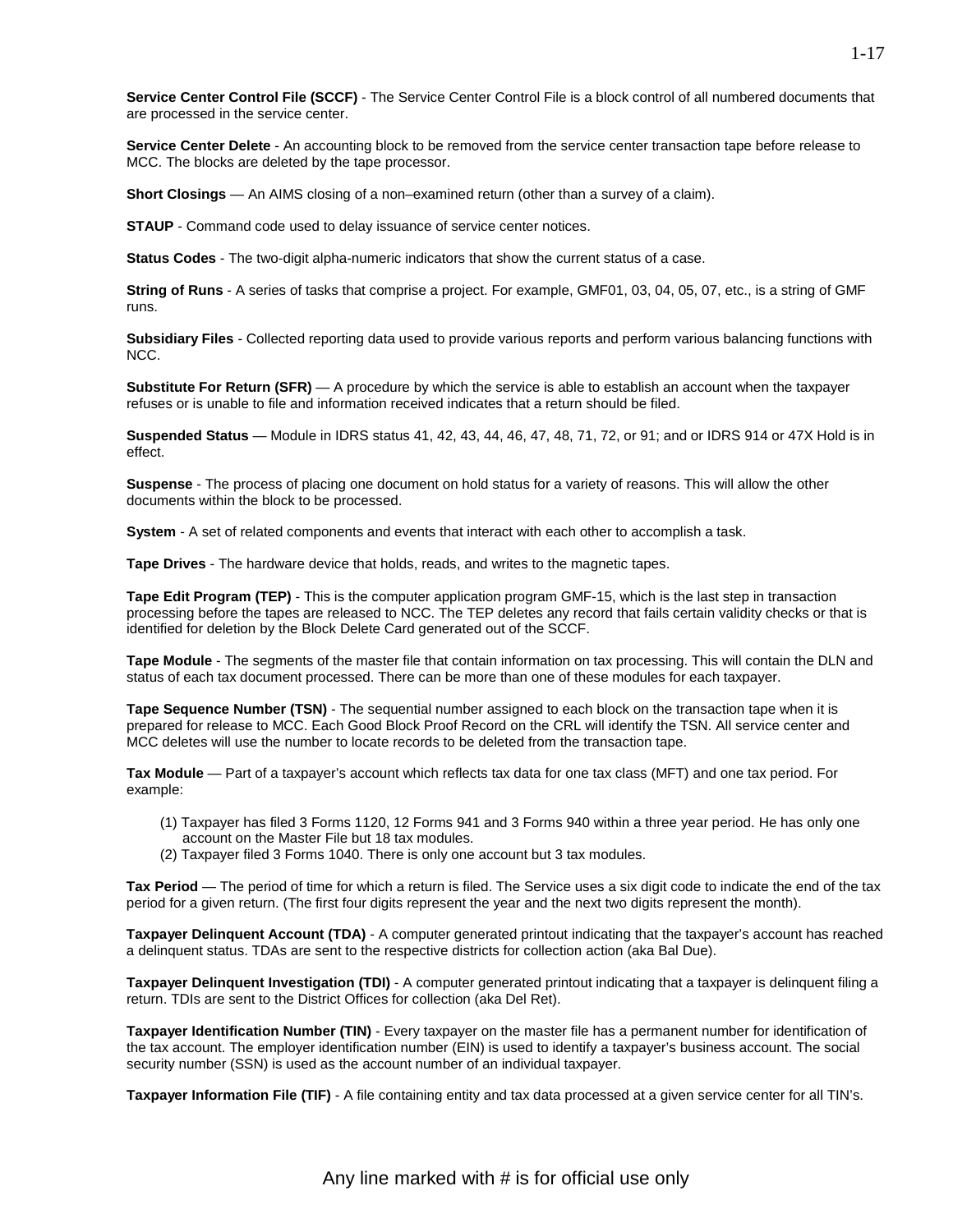#### 1-18

**Temporary SSN** — Is assigned by the Campus. On MCC or IDRS transcripts an asterisk (\*) appears following the invalid number. The fourth and fifth digit is the Campus number.

**Terminal Payment Number** — A 13 digit number established each day for each terminal from which remittance will be input. The last three digits are the sequence number of the payments input.

**Transaction Code** — A three digit code used to identify actions being taken to a taxpayer's account. See Section 8.

**Transcript Research System (TRS)** - The Transcript Research System (TRS) is a realtime mode that supports a myriad of functions. It is accessed through, and provides direct retrieval of, mater file data via IDRS realtime. This automated system replaced most microfilm research of tax data in the service center and district office. This system was previously referred to as the Microfilm Replacement System (MRS).

**Unpostables (UP)** - Data that cannot be posted (updated) to a master file due to an unprocessable condition such as an incorrect TIN, date or transaction code.

**Users** - Employees, who use terminals to update, change, correct or add data to various computer systems.

**Universal Location Code (ULC)** - The processing campus associated with where the taxpayer resides.

#### 4. State/U.S. Possession Abbreviations

| <b>State Abbreviations</b> |                          |                 |                |                        |                |
|----------------------------|--------------------------|-----------------|----------------|------------------------|----------------|
| Alabama                    | AL                       | Kentucky        | KY             | Ohio                   | OH             |
| Alaska                     | $\overline{\mathsf{AK}}$ | Louisiana       | LA             | Oklahoma               | OK             |
| Arizona                    | <b>AZ</b>                | Maine           | <b>MF</b>      | Oregon                 | <b>OR</b>      |
| Arkansas                   | <b>AR</b>                | Maryland        | <b>MD</b>      | Pennsylvania           | PA             |
| California                 | CA                       | Massachusetts   | MA             | Rhode Island           | R <sub>l</sub> |
| Canal Zone                 | CZ                       | Michigan        | MI             | South Carolina         | SC             |
| Colorado                   | $\overline{co}$          | Minnesota       | <b>MN</b>      | South Dakota           | SD             |
| Connecticut                | $\overline{\text{CT}}$   | Mississippi     | <b>MS</b>      | Tennessee              | <b>TN</b>      |
| Delaware                   | DE                       | Missouri        | <b>MO</b>      | Texas                  | <b>TX</b>      |
| District of Columbia       | <b>DC</b>                | Montana         | <b>MT</b>      | Utah                   | UT             |
| Florida                    | <b>FL</b>                | Nebraska        | <b>NE</b>      | Vermont                | VT             |
| Georgia                    | GA                       | Nevada          | <b>NV</b>      | Virginia               | VA             |
| Hawaii                     | HI                       | New Hampshire   | <b>NH</b>      | Washington             | <b>WA</b>      |
| Idaho                      | ID                       | New Jersey      | <b>NJ</b>      | West Virginia          | <b>WV</b>      |
| <b>Illinois</b>            | IL                       | New Mexico      | <b>NM</b>      | Wisconsin              | WI             |
| Indiana                    | IN                       | <b>New York</b> | <b>NY</b>      | Wyoming                | <b>WY</b>      |
| lowa                       | IA                       | North Carolina  | <b>NC</b>      |                        |                |
| Kansas                     | $\overline{KS}$          | North Dakota    | <b>ND</b>      |                        |                |
|                            |                          |                 |                |                        |                |
| <b>US Possessions</b>      |                          |                 | <b>APO/FPO</b> |                        |                |
| Guam                       | $\overline{GU}$          |                 | AA             | APO/FPO Americas       |                |
| Puerto Rico                | $\overline{PR}$          |                 | AE             | <b>APO/FPO Europe</b>  |                |
| Virgin Islands             | VI                       |                 | AP             | <b>APO/FPO Pacific</b> |                |
| Palau                      | <b>PW</b>                |                 |                |                        |                |
| American Samoa             | $\overline{\text{AS}}$   |                 |                |                        |                |
| Northern Mariana           | <b>MP</b>                |                 |                |                        |                |
| Islands                    |                          |                 |                |                        |                |
| <b>Federated States</b>    | <b>FM</b>                |                 |                |                        |                |
| Micronesia                 |                          |                 |                |                        |                |
| Marshall Islands           | MH                       |                 |                |                        |                |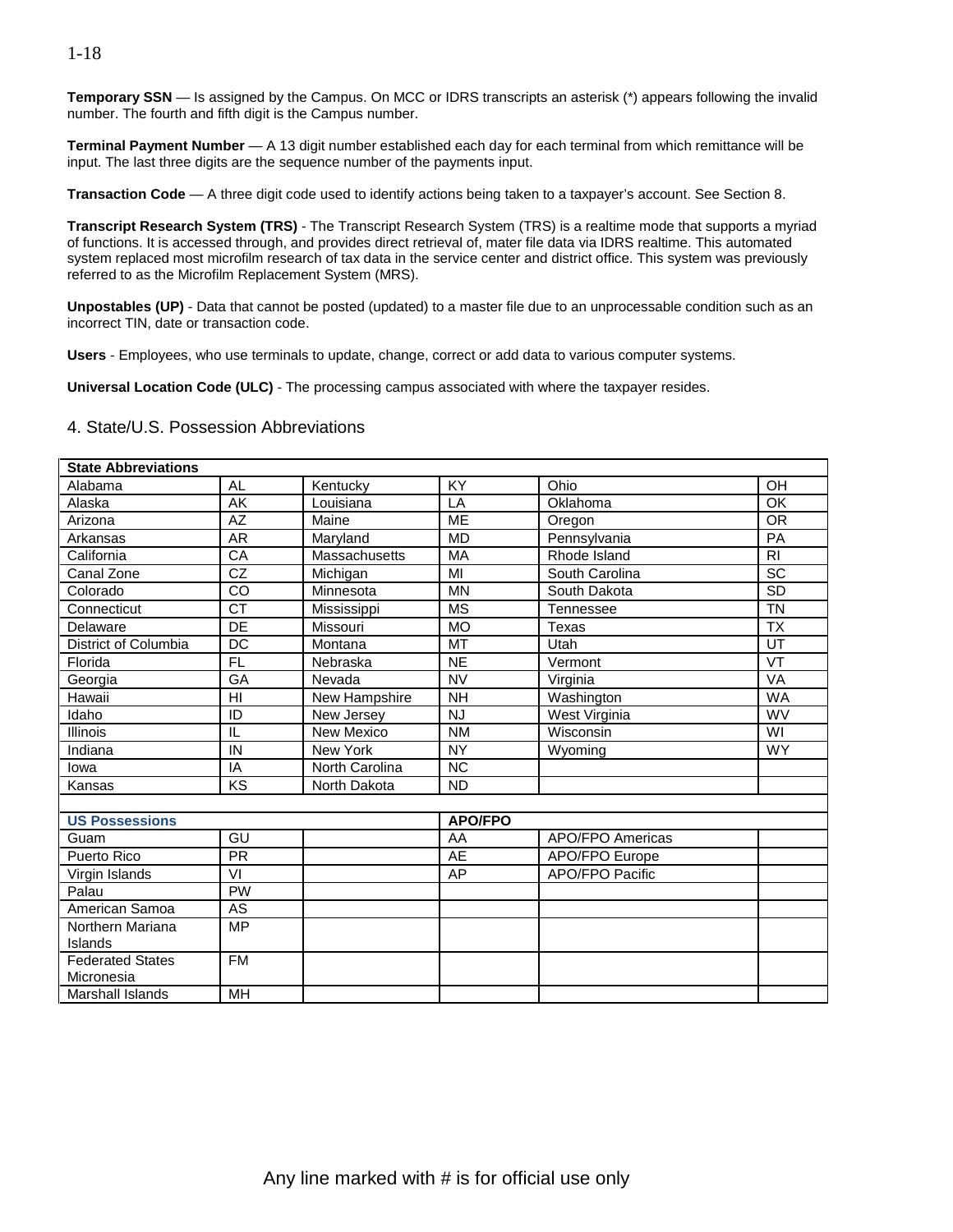## **5. Country Codes**

| Countries, Independent States and Territories |                          |
|-----------------------------------------------|--------------------------|
| Country                                       | <b>Country Code</b>      |
| Abu Dubai                                     | AE                       |
| Afghanistan                                   | AF                       |
| Akrotiri Sovereign Base Area                  | $\overline{AX}$          |
| Aland Island                                  | XI                       |
| Albania                                       | AL                       |
| Algeria                                       | AG                       |
| Andorra                                       | $\overline{AN}$          |
| Angola                                        | AO                       |
| Anguilla                                      | AV                       |
| <b>Antarctic Lands</b>                        | FS                       |
| Antarctica                                    | $\overline{AY}$          |
|                                               |                          |
| Antigua                                       | AC                       |
| Antigua & Barbuda                             | AC                       |
| Argentina                                     | <b>AR</b>                |
| Armenia                                       | <b>AM</b>                |
| Aruba                                         | AA                       |
| Ascension                                     | <b>XA</b>                |
| Ashmore Island                                | AT                       |
| Ashmore & Cartier Islands                     | AT                       |
| Australia                                     | AS                       |
| Austria                                       | <b>AU</b>                |
| Azerbaijan                                    | AJ                       |
| Azores                                        | XZ                       |
| <b>Bahamas</b>                                | BF                       |
| Bahrain                                       | <b>BA</b>                |
| <b>Baker Island</b>                           | FQ                       |
| <b>Balearic Islands</b>                       | S <sub>P</sub>           |
| Bangladesh                                    | <b>BG</b>                |
| <b>Barbados</b>                               | <b>BB</b>                |
| Barbuda                                       | AC                       |
| Bassas da India                               | <b>BS</b>                |
| <b>Belarus</b>                                | <b>BO</b>                |
|                                               | BE                       |
| Belgium<br><b>Belize</b>                      | <b>BH</b>                |
|                                               | <b>BN</b>                |
| <b>Benin</b>                                  |                          |
| Bermuda                                       | <b>BD</b>                |
| <b>Bhutan</b>                                 | BT                       |
| Bolivia                                       | <b>BL</b>                |
| Bonaire, Sint Eustatius and Saba              | BQ                       |
| Bosnia-Herzegovina                            | BK                       |
| Botswana                                      | BC                       |
| Bouvet Island                                 | BV                       |
| <b>Brazil</b>                                 | <b>BR</b>                |
| <b>British Indian Ocean Territory</b>         | IO                       |
| <b>British Virgin Islands</b>                 | VI                       |
| <b>Brunei</b>                                 | BX                       |
| <b>Bulgaria</b>                               | <b>BU</b>                |
| <b>Burkina Faso</b>                           | UV                       |
| Burma                                         | BM                       |
| Burundi                                       | BY                       |
| Caicos Islands                                | $\overline{\mathsf{TK}}$ |
| Cambodia                                      | CB                       |
| Cameroon                                      | CM                       |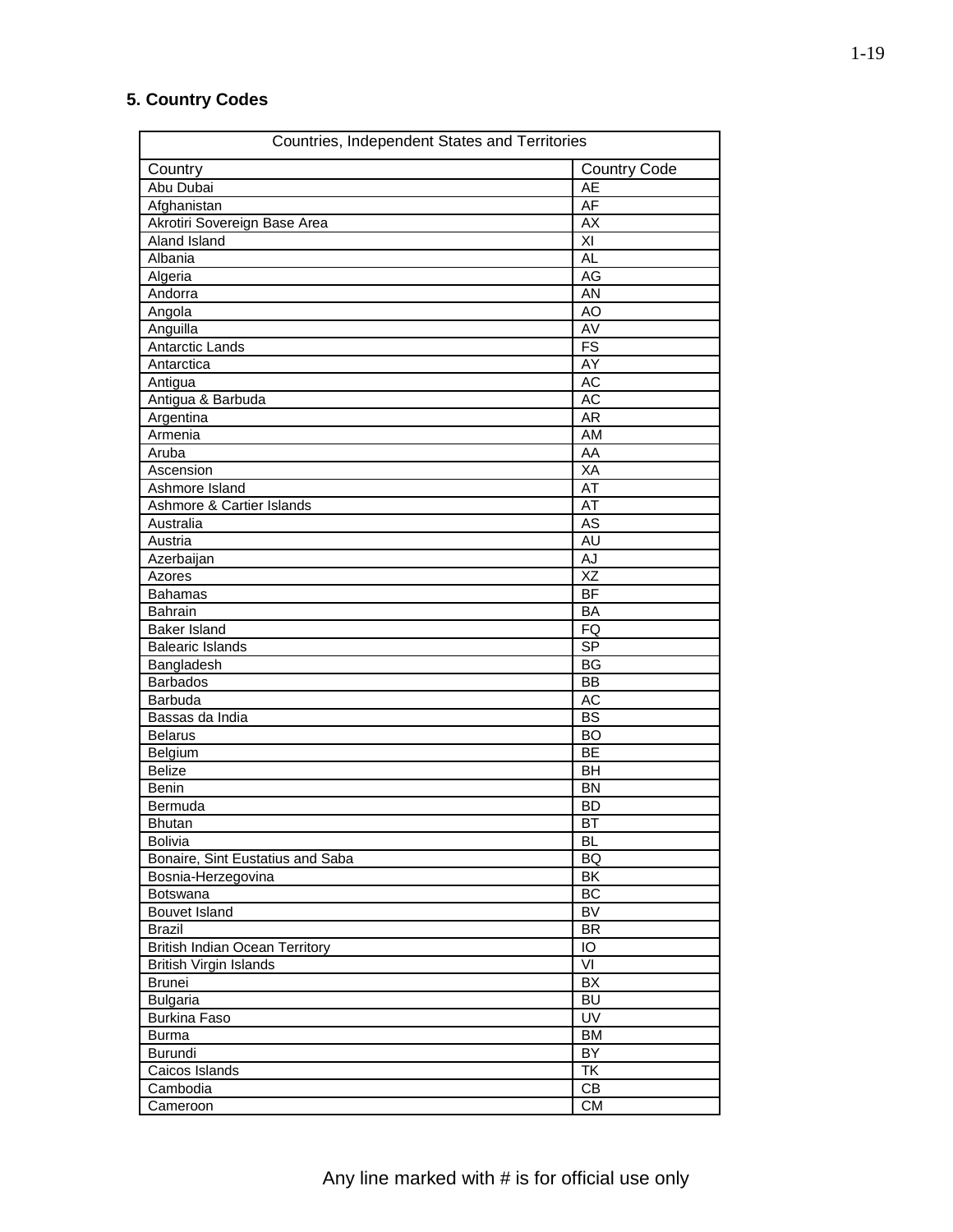| Countries, Independent States and Territories |                          |  |
|-----------------------------------------------|--------------------------|--|
| Country                                       | <b>Country Code</b>      |  |
| Canada                                        | CA                       |  |
| Canary Islands                                | XY                       |  |
| Cape Verde                                    | <b>CV</b>                |  |
| Cartier Island                                | AT                       |  |
| Cayman Islands                                | CJ                       |  |
| Central African Republic                      | <b>CT</b>                |  |
| Chad                                          | CD                       |  |
| <b>Channel Islands</b>                        | XC                       |  |
| Chile                                         |                          |  |
| China                                         | <b>CH</b>                |  |
| Christmas Island                              | KT                       |  |
| <b>Clipperton Islands</b>                     | $\overline{P}$           |  |
| Cocos (Keeling) Island                        | $\overline{CK}$          |  |
| Colombia                                      | $\overline{c}$           |  |
| Comoros                                       | <b>CN</b>                |  |
| Congo, Republic of (Brazzaville)              | <b>CF</b>                |  |
| Congo, Democratic Republic of (Kinshasa)      | CG                       |  |
| Cook Islands                                  | <b>CW</b>                |  |
| <b>Coral Sea Islands Territory</b>            | $\overline{\text{CR}}$   |  |
| Costa Rica                                    | <b>CS</b>                |  |
| Cote d'Ivoire                                 | $\overline{N}$           |  |
| Croatia                                       | <b>HR</b>                |  |
| Cuba                                          | <b>CU</b>                |  |
| Curacao                                       | <b>NT</b>                |  |
| Cyprus                                        | CY                       |  |
| <b>Czech Republic</b>                         | EZ                       |  |
| Democratic People's Republic of Korea (North) | KN                       |  |
| Democratic Republic of Congo (Kinshasa)       | $\overline{\text{CG}}$   |  |
| Denmark                                       | DA                       |  |
| Dhekelia Sovereign Base Area                  | DX                       |  |
| Djibouti                                      | <b>DJ</b>                |  |
| Dominica                                      | <b>DO</b>                |  |
| Dominican Republic                            | DR                       |  |
| Dubai                                         | AE                       |  |
| East Timor                                    | $\overline{\mathsf{T}}$  |  |
| Ecuador                                       | EC                       |  |
| <b>Egypt</b>                                  | EG                       |  |
| El Salvador                                   | ES                       |  |
| Eleuthera Island                              | BF                       |  |
| England                                       | XE                       |  |
| <b>Equatorial Guinea</b>                      | EK                       |  |
| Eritrea                                       | ER                       |  |
| Estonia                                       | EN                       |  |
| Ethiopia                                      | ET                       |  |
| Europa Island                                 | EU                       |  |
| <b>Falkland Islands</b>                       | FK                       |  |
| Faroe Islands                                 | <b>FO</b>                |  |
| Fiji                                          | FJ                       |  |
| Finland                                       | FI.                      |  |
| France                                        | $\overline{\mathsf{FR}}$ |  |
| French Guiana                                 | FG                       |  |
| French Polynesia                              | <b>FP</b>                |  |
| French Southern & Antarctic Lands             | FS                       |  |
| <b>French Southern Territories</b>            | $\overline{\mathsf{TF}}$ |  |
| Futuna                                        | WF                       |  |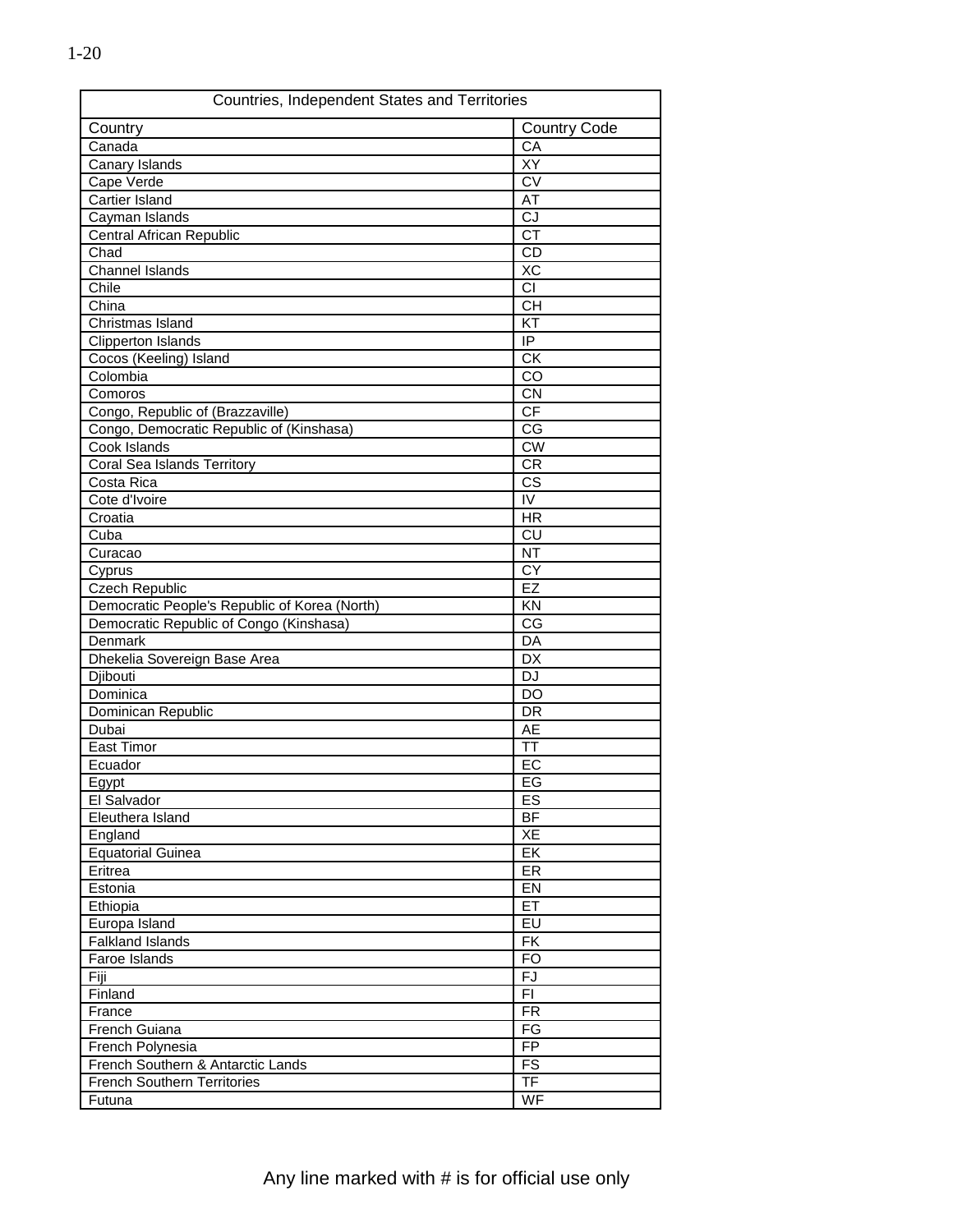| Countries, Independent States and Territories |                          |
|-----------------------------------------------|--------------------------|
| Country                                       | <b>Country Code</b>      |
| Gabon                                         | <b>GB</b>                |
| Gambia                                        | GA                       |
| Gaza Strip                                    | GZ                       |
| Georgia                                       | $\overline{\text{GG}}$   |
| Germany                                       | $\overline{GM}$          |
| Ghana                                         | GH                       |
| Gibraltar                                     | GI                       |
| Glorioso Islands                              | $\overline{GO}$          |
| <b>Great Britain</b>                          | $\overline{\mathsf{U}}$  |
| Greece                                        | <b>GR</b>                |
| Greenland                                     | GL                       |
| Grenada                                       | GJ                       |
| Grenadines                                    | $\overline{VC}$          |
| Guadeloupe                                    | GP                       |
| Guatemala                                     | $\overline{GT}$          |
| Guernsey                                      | GK                       |
| Guinea                                        | $\overline{GV}$          |
| Guinea-Bissau                                 | PU                       |
| Guyana                                        | GY                       |
| Haiti                                         | HA                       |
| Heard Island & McDonald Island                | <b>HM</b>                |
| Holy See (Vatican City State)                 | $\overline{\mathsf{VT}}$ |
| Honduras                                      | $\overline{HO}$          |
| Hong Kong                                     | HK                       |
| Howland Island                                | HQ                       |
| Hungary                                       | HU                       |
| Iceland                                       | $\overline{C}$           |
| India                                         | $\overline{I}$           |
| Indonesia                                     | ID                       |
| Iran                                          | <b>IR</b>                |
| Iraq                                          | $\overline{1Z}$          |
| Ireland                                       | E                        |
| Isle of Man                                   | IM                       |
| Israel                                        | IS                       |
| Italy                                         | $\overline{\mathbb{T}}$  |
| Jamaica                                       | <b>JM</b>                |
| Jan Mayen                                     | <b>JN</b>                |
| Japan                                         | JA                       |
| Jarvis Island                                 | <b>DQ</b>                |
| Jersey                                        | JE                       |
| Johnston Atoll                                | JQ                       |
| Jordan                                        | $\overline{5}$           |
| Juan de Nova Island                           | JU                       |
| Kazakhstan                                    | KZ                       |
| Kenya                                         | KE                       |
| Kingman Reef                                  | KQ                       |
| Kiribati                                      | $\overline{KR}$          |
| Korea (North)                                 | KN                       |
| Korea (South)                                 | KS                       |
| Kosovo                                        | $\overline{KV}$          |
| Kurile Islands                                | <b>RS</b>                |
| Kuwait                                        | KU                       |
| Kyrgyzstan                                    | KG                       |
| Laos                                          | LA                       |
| Latvia                                        | LG                       |
|                                               |                          |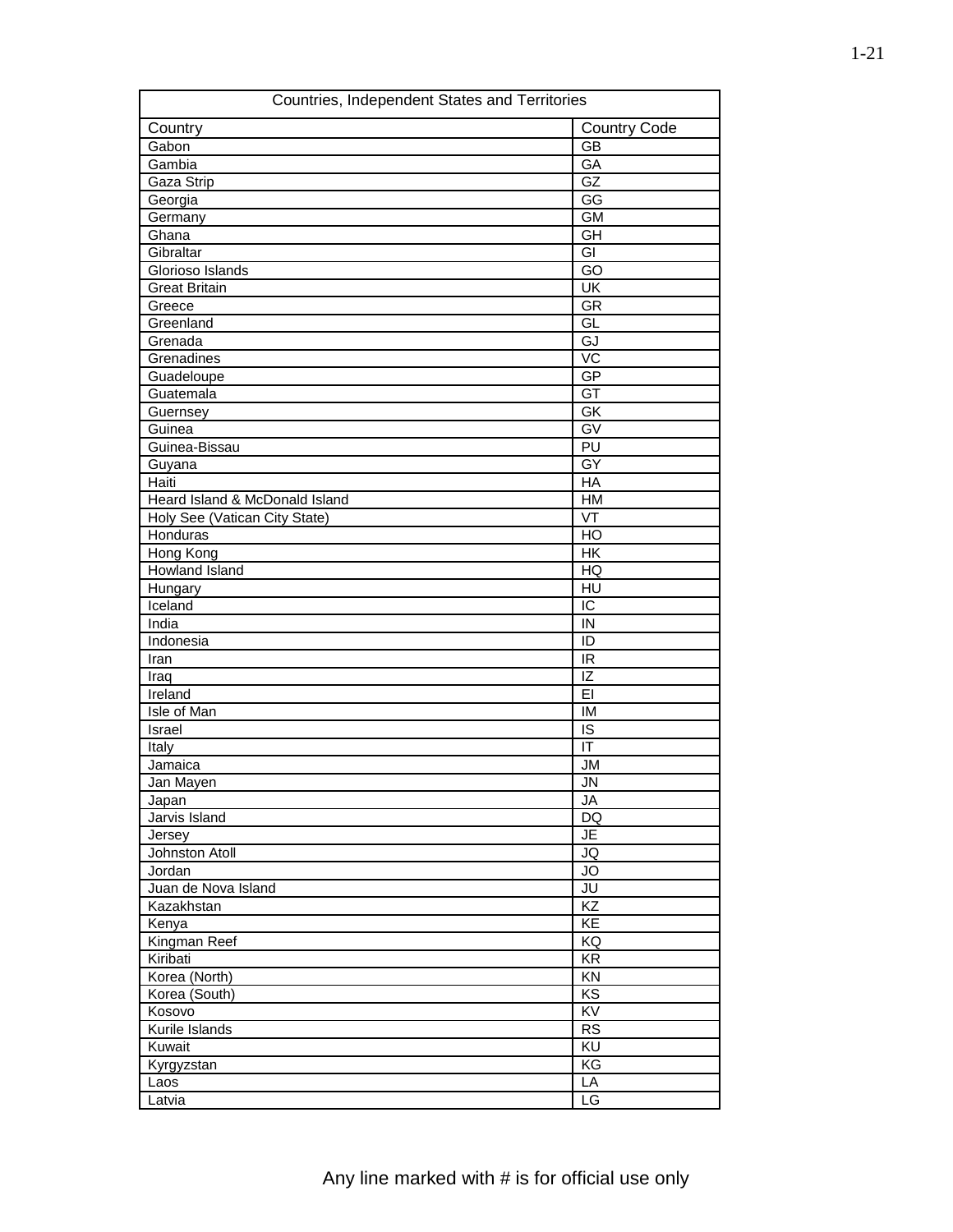| Countries, Independent States and Territories |                          |
|-----------------------------------------------|--------------------------|
| Country                                       | <b>Country Code</b>      |
| Lebanon                                       | LE                       |
| Lesotho                                       | LT                       |
| Liberia                                       | $\mathsf{L}$             |
| Libya                                         | LY                       |
| Liechtenstein                                 | $\overline{\text{LS}}$   |
| Lithuania                                     | LH                       |
| Luxembourg                                    | LU                       |
| Macao                                         | <b>MO</b>                |
| Macau                                         | <b>MC</b>                |
| Macedonia                                     | $\overline{\mathsf{MK}}$ |
| Madagascar                                    | MA                       |
| Malawi                                        | $\overline{M}$           |
| Malaysia                                      | <b>MY</b>                |
| Maldives                                      | $\overline{\text{MV}}$   |
| Mali                                          | <b>ML</b>                |
| Malta                                         | MT                       |
| Martinique                                    | <b>MB</b>                |
| Mauritania                                    | <b>MR</b>                |
| Mauritus                                      | <b>MP</b>                |
| Mayotte                                       | <b>MF</b>                |
| McDonald Island                               | H M                      |
| Mexico                                        | <b>MX</b>                |
| Midway Islands                                | <b>MQ</b>                |
| Miquelon                                      | $\overline{\text{SB}}$   |
| Moldova                                       | <b>MD</b>                |
| Monaco                                        | <b>MN</b>                |
| Mongolia                                      | <b>MG</b>                |
| Montenegro                                    | <b>MJ</b>                |
| Montserrat                                    | MH                       |
| Morocco                                       | <b>MO</b>                |
| Mozambique                                    | $\overline{MZ}$          |
| Myanmar                                       | XM                       |
| Namibia                                       | <b>WA</b>                |
| Nauru                                         | <b>NR</b>                |
| Navassa Island                                | <b>BQ</b>                |
| Nepal                                         | <b>NP</b>                |
| Netherlands                                   | <b>NL</b>                |
| Netherlands Antilles                          | <b>NT</b>                |
| Nevis                                         | $\overline{SC}$          |
| New Caledonia                                 | $\overline{NC}$          |
| New Zealand                                   | NZ                       |
| Nicaragua                                     | <b>NU</b>                |
| Niger                                         | <b>NG</b>                |
| Nigeria                                       | NI                       |
| Niue                                          | <b>NE</b>                |
| Norfolk Island                                | <b>NF</b>                |
| North Korea                                   | KN                       |
| Northern Ireland                              | XN                       |
| Norway                                        | <b>NO</b>                |
| Oman                                          | MU                       |
| Other (country not identified elsewhere)      | XX                       |
| Pakistan                                      | PK                       |
| Palestinian Territory, Occupied               | PS                       |
| Palmyra Atoll                                 | LQ                       |
| Panama                                        | <b>PM</b>                |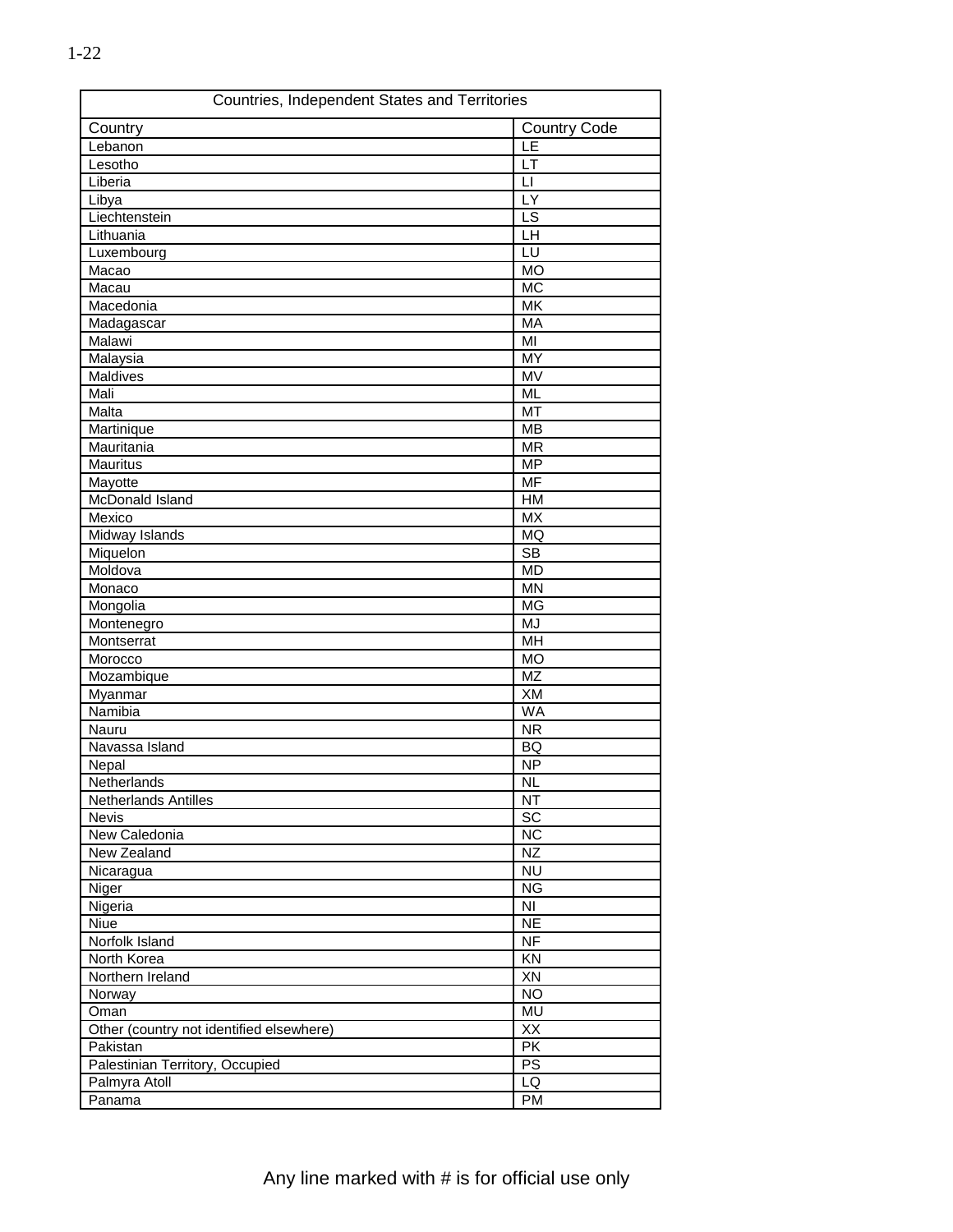| Countries, Independent States and Territories |                                              |  |
|-----------------------------------------------|----------------------------------------------|--|
| Country                                       | <b>Country Code</b>                          |  |
| Papua New Guinea                              | PP                                           |  |
| Paracel Islands                               | $\overline{PF}$                              |  |
| Paraguay                                      | PA                                           |  |
| Peru                                          | $\overline{PE}$                              |  |
| Philippines                                   | <b>RP</b>                                    |  |
| Pitcairn Islands                              | PC                                           |  |
| Poland                                        | PL                                           |  |
| Portugal                                      | $\overline{PQ}$                              |  |
| Principe                                      | $\overline{TP}$                              |  |
| Qatar                                         | QA                                           |  |
| Redonda                                       | VI                                           |  |
| Republic of Korea (South)                     | KS                                           |  |
| Republic of Singapore                         | $\overline{\text{SN}}$                       |  |
| Reunion                                       | $\overline{RE}$                              |  |
| Romania                                       | <b>RO</b>                                    |  |
| Russia                                        | <b>RS</b>                                    |  |
| Rwanda                                        | $\overline{RW}$                              |  |
| Ryukyu Islands                                | JA                                           |  |
| S Georgia Island                              | $\overline{\mathsf{S}}\overline{\mathsf{X}}$ |  |
| S Georgia Island & S Sandwich Island          | $\overline{\mathsf{S}}\overline{\mathsf{X}}$ |  |
| S Sandwich Island                             | SX                                           |  |
| Samoa                                         | <b>SM</b>                                    |  |
| San Marino                                    | $\overline{\text{SM}}$                       |  |
| Sao Tome and Principe                         | $\overline{TP}$                              |  |
| Sarawak                                       | MY                                           |  |
| Saudi Arabia                                  | SA                                           |  |
| Scotland                                      | XS                                           |  |
| Senegal                                       | $\overline{\text{SG}}$                       |  |
| Serbia                                        | R <sub>l</sub>                               |  |
| Seychelles                                    | <b>SE</b>                                    |  |
| Sierra Leone                                  | $\overline{\text{SL}}$                       |  |
| Singapore                                     | SN                                           |  |
| Slovak Republic                               | <b>XR</b>                                    |  |
| Slovakia                                      | $\overline{LO}$                              |  |
| Slovenia                                      | $\overline{\mathsf{SI}}$                     |  |
| Solomon Islands                               | <b>BP</b>                                    |  |
| Somalia                                       | SO                                           |  |
| South Africa                                  | <b>SF</b>                                    |  |
| South Georgia Island                          | SX                                           |  |
| South Georgia Island & South Sandwich Island  | $\overline{\mathsf{S}}\mathsf{X}$            |  |
| South Korea                                   | $\overline{KS}$                              |  |
| South Sandwich Island                         | <b>SX</b>                                    |  |
| South Sudan                                   | SS                                           |  |
| Spain                                         | SP                                           |  |
| Spratly Islands                               | PG                                           |  |
| Sri Lanka                                     | CE                                           |  |
| St. Barthelemy                                | TB                                           |  |
| St. Helena, Ascension and Tristan Da Cunha    | <b>SH</b>                                    |  |
| St. Kitts & Nevis                             | SC                                           |  |
| St. Lucia                                     | $\overline{\text{ST}}$                       |  |
| St. Maarten (Dutch Part)                      | SX                                           |  |
| St. Martin (French Part)                      | <b>RN</b>                                    |  |
| St. Miquelon                                  | SB                                           |  |
| St. Pierre                                    | <b>SB</b>                                    |  |
| St. Pierre & Miquelon                         | SB                                           |  |